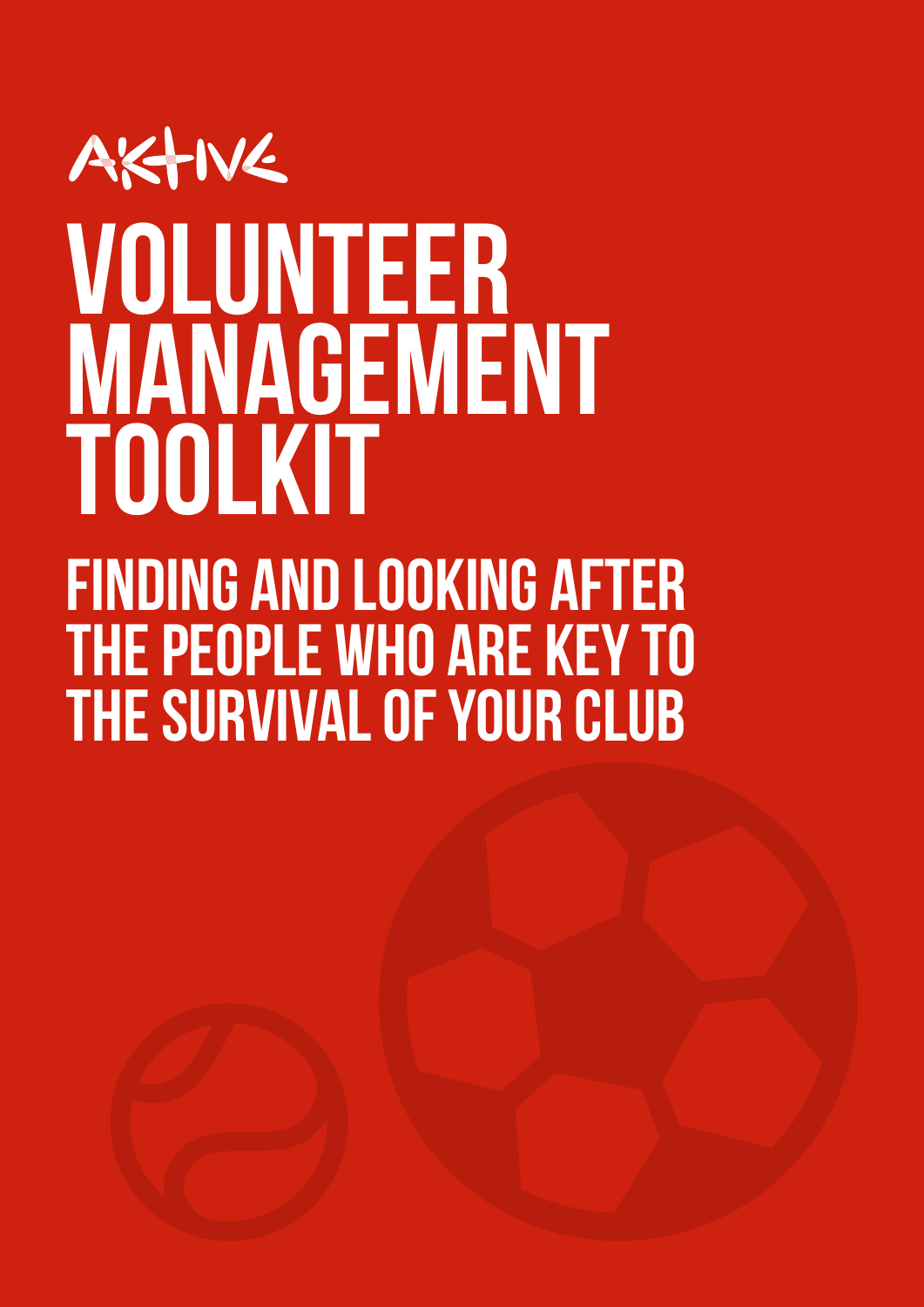# <span id="page-1-0"></span>OVERVIEW

Without volunteers, sport wouldn't happen. In fact, it's highly likely that if you're reading this document you are a volunteer yourself. It's people who influence the quality of our sport and recreation experiences so it's essential that the people are looked after. We want everyone to reap the value and benefits that can be enjoyed through sport including our volunteers.

Volunteers choose to contribute time, skills and experience, for no payment, to benefit their community. So how can you find and hold on to these amazing people who help your organisation thrive?

He aha te mea nui o te ao *What is the most important thing in the world?* He tangata, he tangata, he tangata *It is the people, it is the people, it is the people*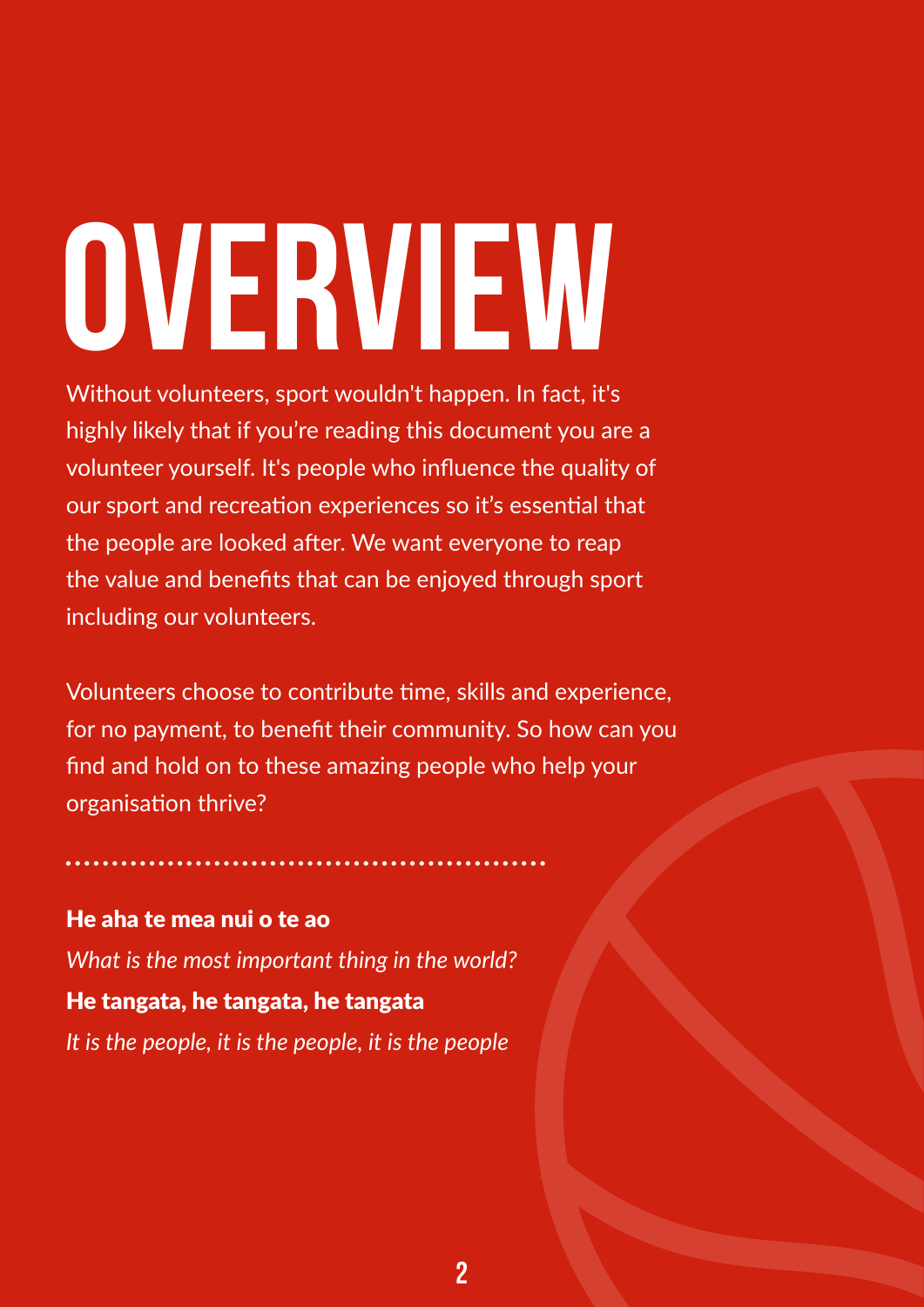| CONTENTS | . |  |
|----------|---|--|
|----------|---|--|

| Overview                                                            | $\overline{2}$ |
|---------------------------------------------------------------------|----------------|
| Contents                                                            | 3              |
| <b>The Purpose</b>                                                  | $\overline{4}$ |
| <b>Re-Framing The Volunteer Experience</b>                          | 5              |
| The Importance Of A Volunteer<br>Manager/Coordinator                | 7              |
| <b>Understand Your People</b>                                       | 8              |
| <b>Understand Your Organisation</b>                                 | 9              |
| <b>Succession Planning</b>                                          | 10             |
| Develop A Volunteer Friendly<br><b>Culture And Environment</b>      | 12             |
| <b>Seeking Volunteers</b>                                           | 17             |
| <b>Selecting Volunteers</b>                                         | 20             |
| <b>Supporting Volunteers</b>                                        | 23             |
| <b>What Else Can Make The Life</b><br><b>Of A Volunteer Easier?</b> | 25             |
| <b>Conflict Resolution</b>                                          | 26             |
| <b>Say Thanks!</b>                                                  |                |
| Looking For Further Information?                                    |                |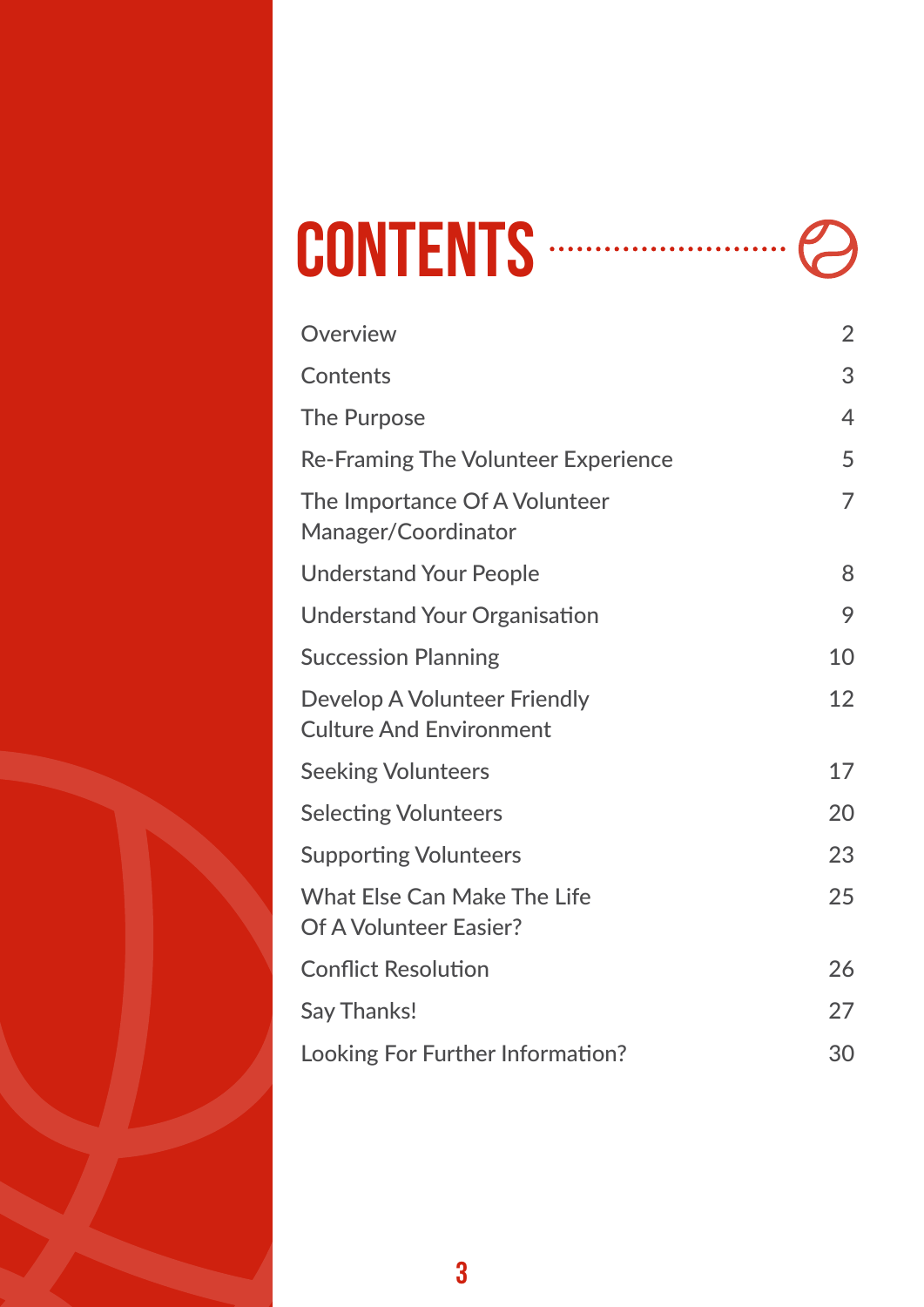### <span id="page-3-0"></span>THE PURPOSE

Auckland is a complex multi-cultural environment with many challenges and unparalleled opportunities to increase and sustain participation in sport and recreation. This has led to the establishment of *The Auckland Approach to Community Sport*, a strategic response aiming to create a world-class community sport system in *Tāmaki Makaurau*, community by community. This toolkit has been developed (and will be updated) by Aktive, with input from delivery partners CLM Community Sport, Harbour Sport, Sport Auckland and Sport Waitākere, based on insights and good practice examples from across Auckland.

The purpose of this volunteer management toolkit is to provide information, insights and ideas that will assist organisations to find and look after volunteers who can help to deliver their sport or activity. It can be tailored and implemented as each club/code sees relevant.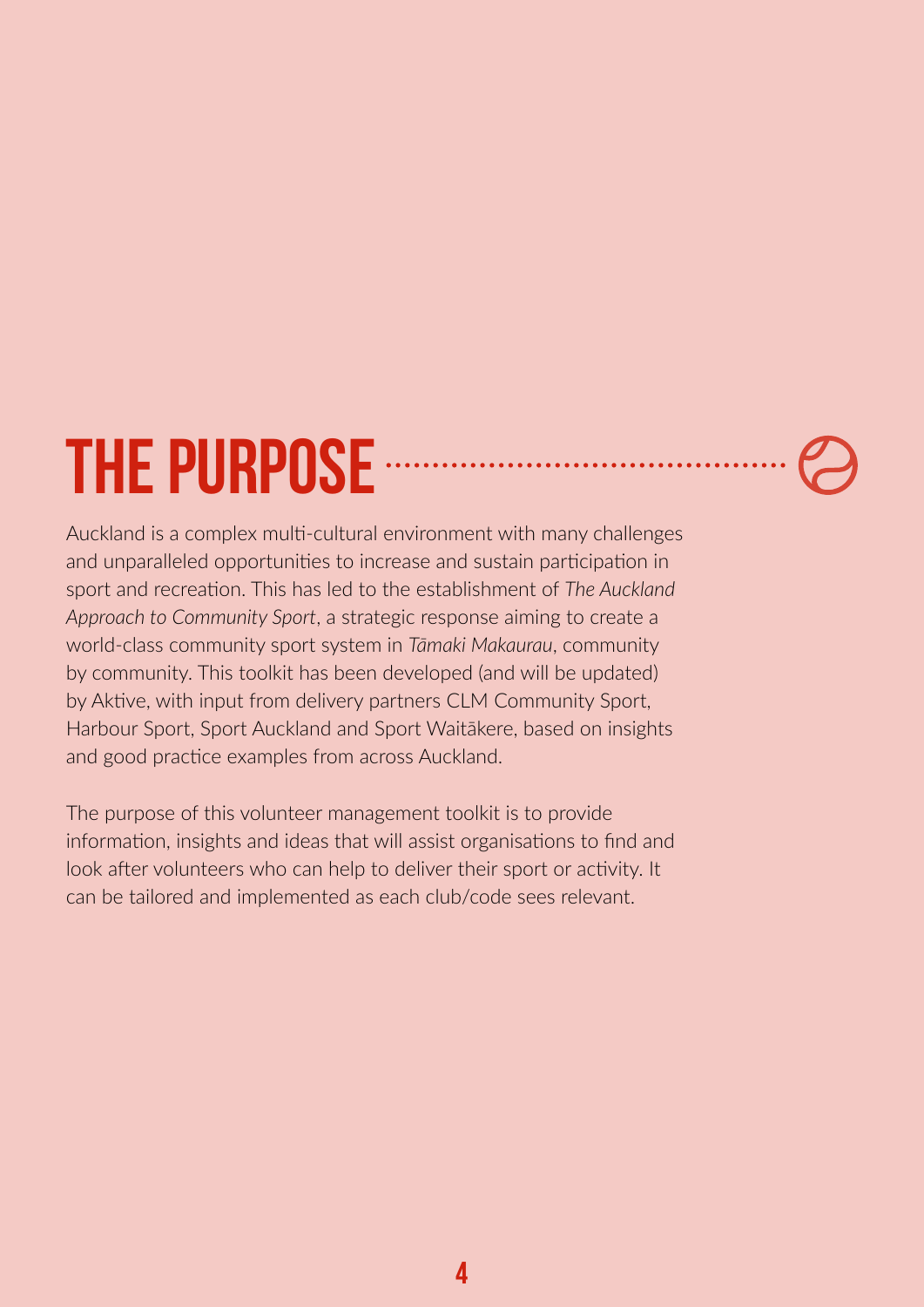# <span id="page-4-0"></span>WE NEED TO RE-FRAME THE VOLUNTEER **EXPERIENCE**

### THINK:

**How can we add value to the lives of volunteers and make sure that their experience is not only enjoyable and fulfilling, but also fits in with modern lives and needs. How can we make sure that volunteers don't end up feeling drained, unappreciated and de-motivated?**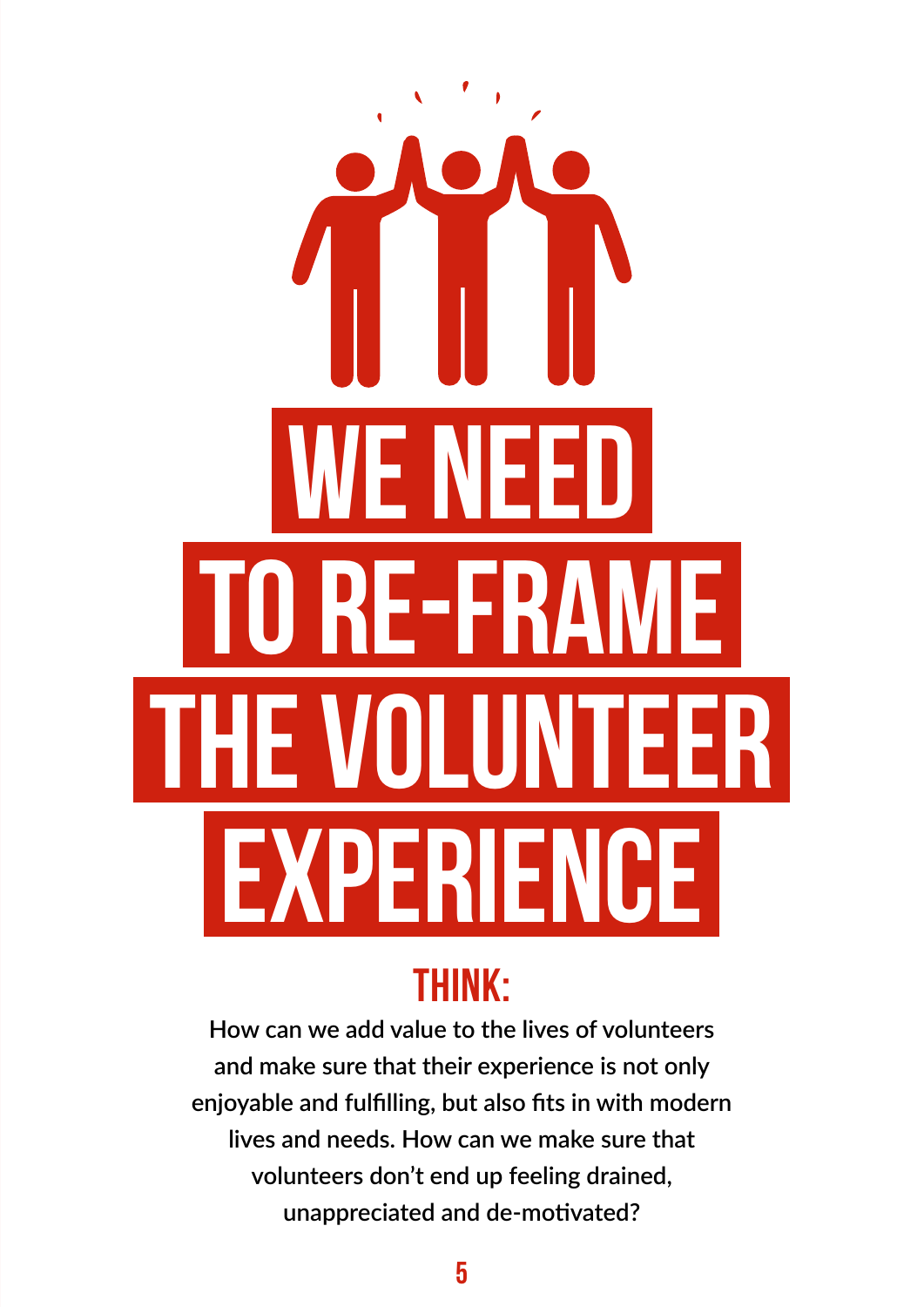Volunteers need to inspire other people to be part of your club/code either as a member or a fellow volunteer. If they are having a terrible experience, you can be sure that this will be reflected in how they portray your club/code.

### AS MAYA ANGELOU SAID '… PEOPLE WILL NEVER FORGET HOW YOU MADE THEM FEEL'.

There are increasing and widely held negative perceptions associated with volunteering, so we need to try to address why people are having bad experiences and why they are reluctant to put their hand up to volunteer. Because in fact – there are heaps of people who want to help! People generally want to help each other. It contributes to life satisfaction and well-being, but it does need to be in a way which is meaningful to them and fits with their lifestyle. As an organisation, you need to recognise this, accept it and offer those opportunities.

Research identifies fun and enjoyment as a huge motivation for volunteering. Therefore, if you don't intend to create a fun and enjoyable volunteer environment then you're probably going to struggle to inspire anyone to want to volunteer in your club/code.

FEELING: APPRECIATED

feel ace!

Make your volunteers

#### **Behaviour:**

- Say thank you!
- Tell your volunteers why their contribution is valuable
- Acknowledge and reward in a personalised way

### FEELING: **CONNECTED**

#### **Behaviour:**

- Communicate: regularly and clearly
- Assign clear contact points: e.g. volunteer co-ordinator; mentor; buddy
- Provide support: clear guidelines and instructions

### FEELING: ENERGISED

#### **Behaviour:**

- Make volunteering fun and sociable
- Demonstrate enthusiasm and passion
- Avoid burn-out break roles down and allocate out to as many volunteers as possible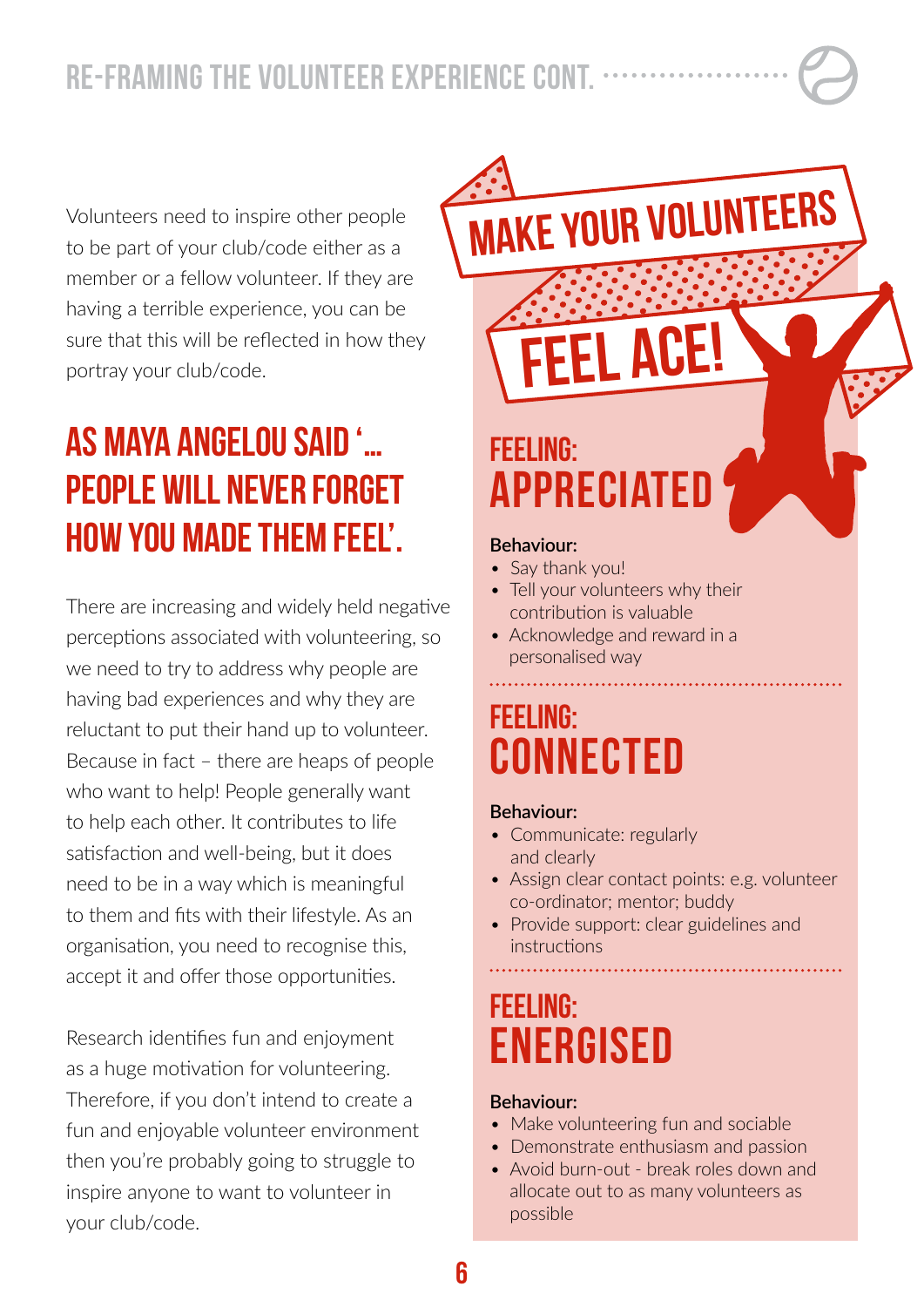### <span id="page-6-0"></span>The Importance of a Volunteer Manager/Coordinator

If you don't already have one, it is highly recommended that you find a volunteer manager/coordinator. The ideal person buys into the concept of creating a great volunteer culture and environment. They are passionate about supporting other people and preferably would have been a volunteer to bring their personal experience to this role. Being able to motivate and influence are important skills, as are being enthusiastic and friendly. In fact, these are more important than someone who has experience of the sport or your club, so consider looking outside your organisation if there isn't a suitable internal candidate. The wrong person in this role could be detrimental so it may be better not to fill this role, if the right person can't be found. **[You can find an example role description](https://aktive.org.nz/sector-development/managing-your-organisation/volunteer-management/)  [here >>](https://aktive.org.nz/sector-development/managing-your-organisation/volunteer-management/)**

In a perfect world, it would be great if you could appoint more than one volunteer coordinator. At this point you might be wondering how on earth you're expected to find one volunteer coordinator, never mind a whole team!

Breaking the role down into manageable chunks known as micro-volunteer opportunities are often more attractive. You might find you get more interest in positions with less time commitment and responsibility.

**[You can find an example of potential](https://aktive.org.nz/sector-development/managing-your-organisation/volunteer-management/)  [structures here >>](https://aktive.org.nz/sector-development/managing-your-organisation/volunteer-management/)**

Don't worry if there isn't someone specifically filling this role(s) – but if you really want to attract and keep volunteers, you'll need to have people in your organisation who undertake the tasks associated with managing volunteers and creating a great volunteer environment. A person/people with passion for supporting volunteers is key and should be involved in decision making - so ideally, they will sit on your committee/board.

**[Volunteering Auckland \(VA\) >>](https://volunteeringauckland.org.nz/news/ngos-what-you-wanted-to-know)** has previously referred to these people as Leaders of Volunteer Engagement (LoVE), although has more recently changed to Auckland Leaders of Volunteering (ALV). They offer networking, training and professional development opportunities and we would encourage your organisation to look into finding people with the appropriate skill sets or upskill your own people.

Volunteering NZ (VNZ) also has a handy resource called **[Competencies for Managers](https://www.volunteeringnz.org.nz/wp-content/uploads/2013-05-VNZ-Competencies-FINAL_web.pdf)  [of Volunteers >>](https://www.volunteeringnz.org.nz/wp-content/uploads/2013-05-VNZ-Competencies-FINAL_web.pdf)** and we would recommend checking this out.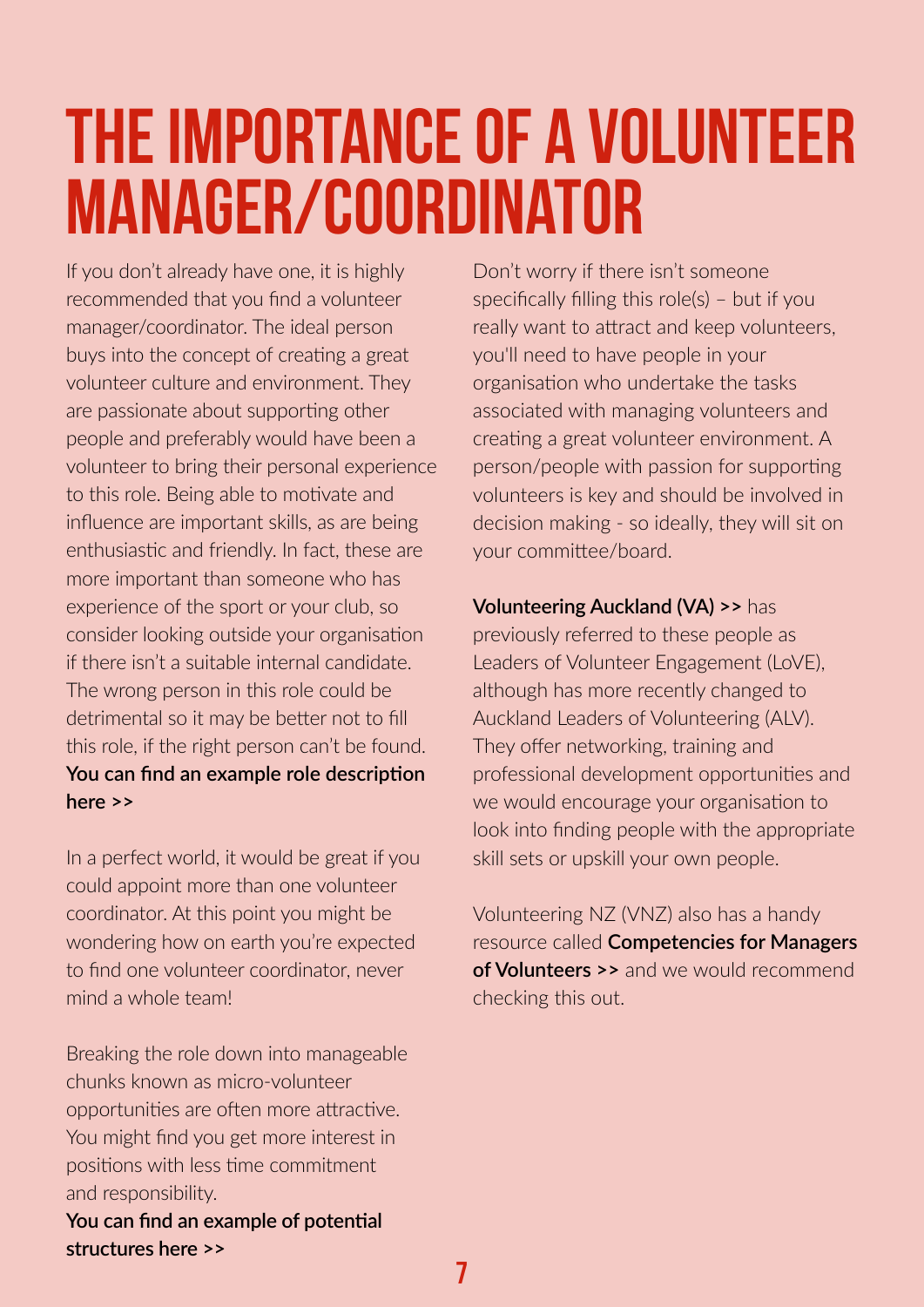## <span id="page-7-0"></span>VAXAVAVAVAVA **UNDERSTAND WOUR PE**

### THINK ABOUT:

- What motivates your current volunteers?
- What do they value and what benefit do they get from volunteering?
- What would improve their experience?
- Are there any current issues which are having a negative impact?
- Are there members of your organisation who would be interested in a volunteer role?
- What skills and experience do members of your organisation have which could be tapped into?
- What are the predominant demographics, diverse population groups and societal cultures represented within your organisation?
- What stops people from volunteering?
- Do people advocate for your club? If not, why not?



**Find out the answers to these questions.** 

### CONSIDER:

- 1 **Circulating a survey.** Use the **[Insights](https://aktive.org.nz/sector-development/managing-your-organisation/participation-and-membership/)  [Toolkit >>](https://aktive.org.nz/sector-development/managing-your-organisation/participation-and-membership/)** and these suggested **[questions to help](https://aktive.org.nz/sector-development/managing-your-organisation/volunteer-management/) >>**
- 2 Use the **[Participation and Membership](https://aktive.org.nz/sector-development/managing-your-organisation/participation-and-membership/)  [Toolkit](https://aktive.org.nz/sector-development/managing-your-organisation/participation-and-membership/) >>** to help understand your membership. Start thinking about how the volunteer experience and opportunities you offer align with the make-up of your membership.
- 3 **Create opportunities to have face to face conversations via one to ones or through organised events.**



### IDEA

**Why not organise a pre-season event to bring volunteers together. Use it to show your Appreciation in advance, provide Connection points, and Energise your volunteers for the season ahead – make them feel ACE!**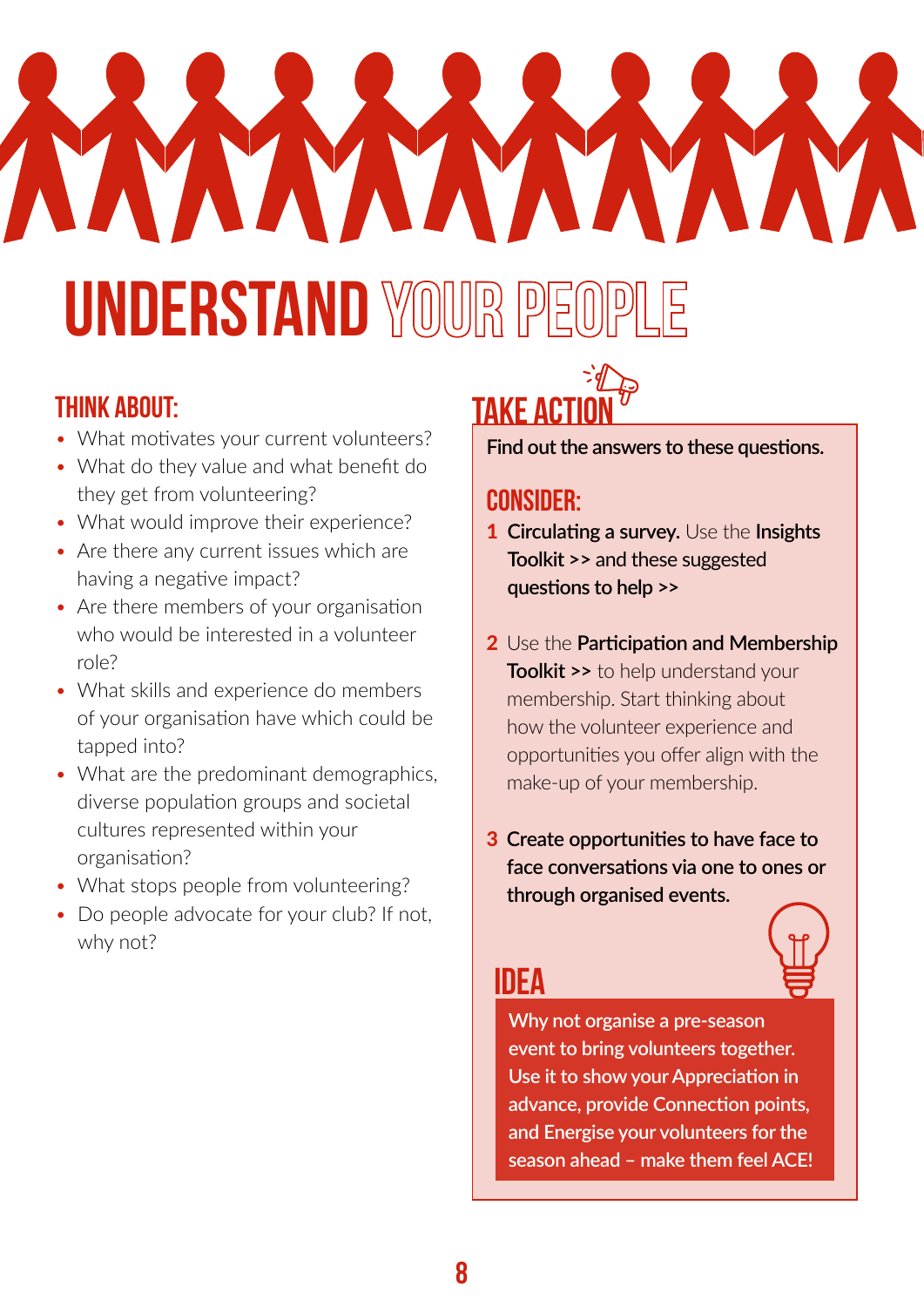### <span id="page-8-0"></span>VAXAVAVAV **VA UNDERSTAND WOULR ORGANISATION**

### THINK ABOUT:

- What tasks and roles exist?
- Are there role descriptions for all positions? **G[uidance on roles and role](https://aktive.org.nz/sector-development/managing-your-organisation/volunteer-management/)  [descriptions](https://aktive.org.nz/sector-development/managing-your-organisation/volunteer-management/) >>**
- Which roles require longer-term commitment?
- Which are/could be short term or project based? **[More on micro-volunteering](https://aktive.org.nz/sector-development/managing-your-organisation/volunteer-management/) >>**
- Could any of the roles be completed by virtual volunteers? **[More on virtual](https://aktive.org.nz/sector-development/managing-your-organisation/volunteer-management/)  [volunteers >>](https://aktive.org.nz/sector-development/managing-your-organisation/volunteer-management/)**
- Who currently undertakes these roles? Outline your volunteer workforce.
- Who is currently responsible for volunteers - would volunteers know who to contact if they have a concern or query?
- What budget for volunteers do you have available? Consider funding required for training; acknowledgment; volunteer celebration events; expenses; police vetting.

Volunteering NZ has created a selfassessment tool which asks thought provoking questions specifically relating to volunteer management and provides some guidance around actions and goal planning. **[For more information >>](https://www.volunteeringnz.org.nz/resources/best-practice-toolkit/)**



- 1 Begin compiling a complete set of organisational records, processes and procedures.
- 2 Create or review your succession plan. Find out more on the next page.
- **3** Use a planning tool to help gather the responses to these questions and identify additional actions. **[Click here for a template >>](https://aktive.org.nz/sector-development/managing-your-organisation/volunteer-management/)**
- 4 Create an up to date spreadsheet or database with relevant volunteer details. Remember to follow the Privacy Act 1993 when storing data. [Find out more in our Policies and](https://aktive.org.nz/sector-development/managing-your-organisation/policies-and-procedures/)  [Procedures toolkit >>](https://aktive.org.nz/sector-development/managing-your-organisation/policies-and-procedures/)
- **5** Prepare a rough budget overview outlining the expenses which may be required. **[Use the Finance &](https://aktive.org.nz/sector-development/managing-your-organisation/finance-and-insurance/)  Insurance** and **[Planning Toolkits](https://aktive.org.nz/sector-development/managing-your-organisation/finance-and-insurance/) >>**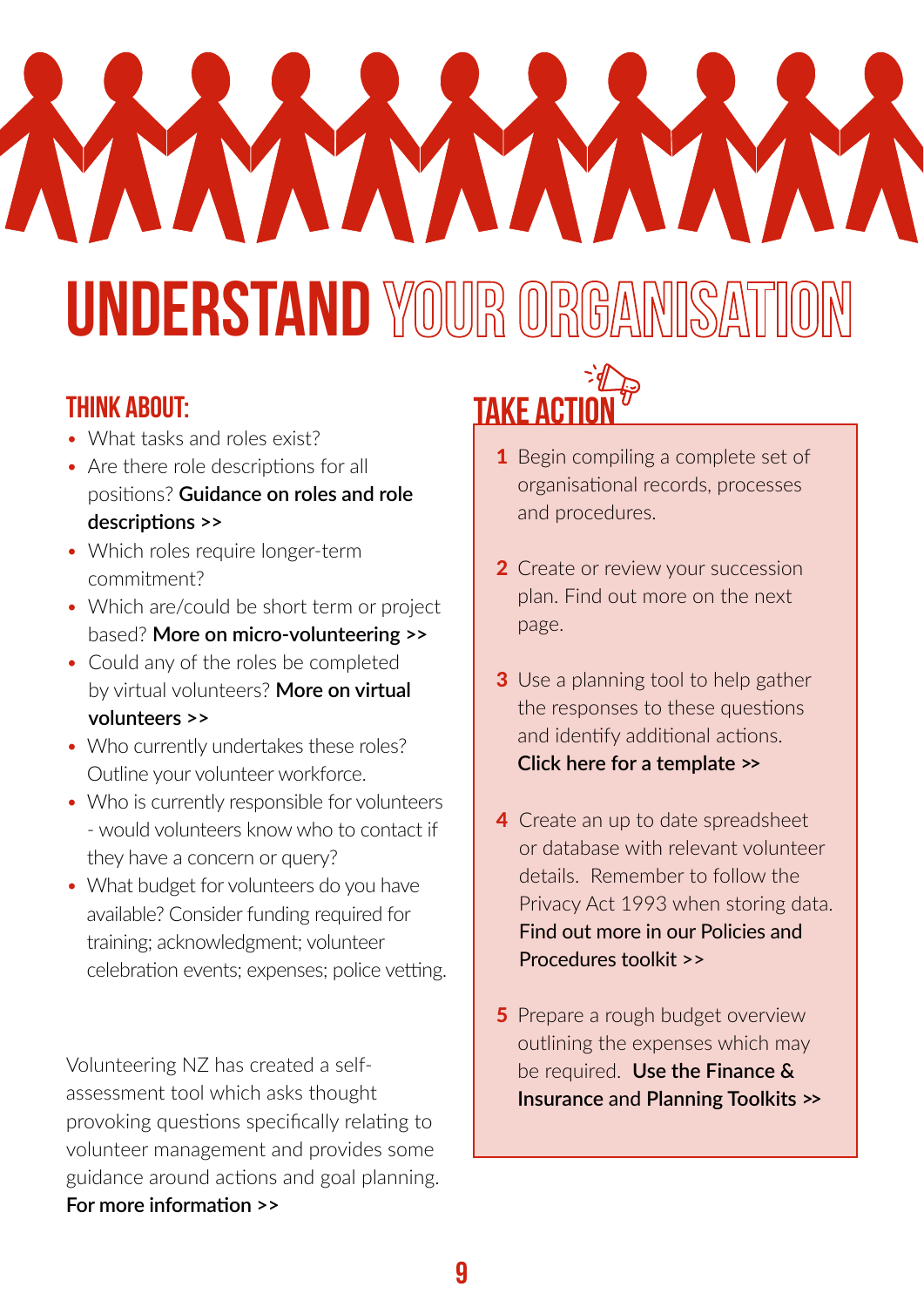### <span id="page-9-0"></span>SUCCESSION PLANNING

This is arguably one of the most important steps in creating a sustainable approach to volunteering within your club/code.

### WHAT IS IT?

A process which involves identifying and developing individuals with the potential to fill key leadership positions when existing post holders vacate the role.

### WHY DO IT?

To ensure that an organisation will continue to operate efficiently without the presence of people who were previously holding key positions.

#### WHY IS IT CRUCIAL TO THINK ABOUT SUCCESSION PLANNING IN A VOLUNTEER CONTEXT?

- It allows you to be flexible and accommodating. You'll be prepared for people vacating their role. You'll feel ready if a volunteer decides to leave a role earlier than expected.
- Often people don't volunteer because they are worried that they will be 'trapped' due to a lack of individuals who are willing and able to take over the responsibility. A plan demonstrates that there is a clear pathway back out of volunteering commitments and that there is no expectation for the volunteer to hold their role long term.
- By developing prospective successors, the availability of experienced volunteers is increased.

### REMEMBER: SUCCESSION PLANNING IS NOT A ONE-TIME EVENT; SUCCESSION PLANS SHOULD BE RE-EVALUATED AND UPDATED ANNUALLY OR AS YOUR CLUB EVOLVES AND CHANGES.

- Knowledge which exists within a club is preserved and passed on.
- It encourages pro-active consideration of future volunteer requirements and training needs which will ultimately assist understanding and preparing for ongoing human resource requirements.
- Volunteers feel more confident, prepared and supported if they have received training and/or mentoring to fill roles.
- Volunteers will recognise the time, attention and skill development being invested in them, which makes volunteering at your organisation more appealing.
- Results in smooth transition from one volunteer to the next.
- Encourages the sharing of workload among volunteers which can help to avoid burn out.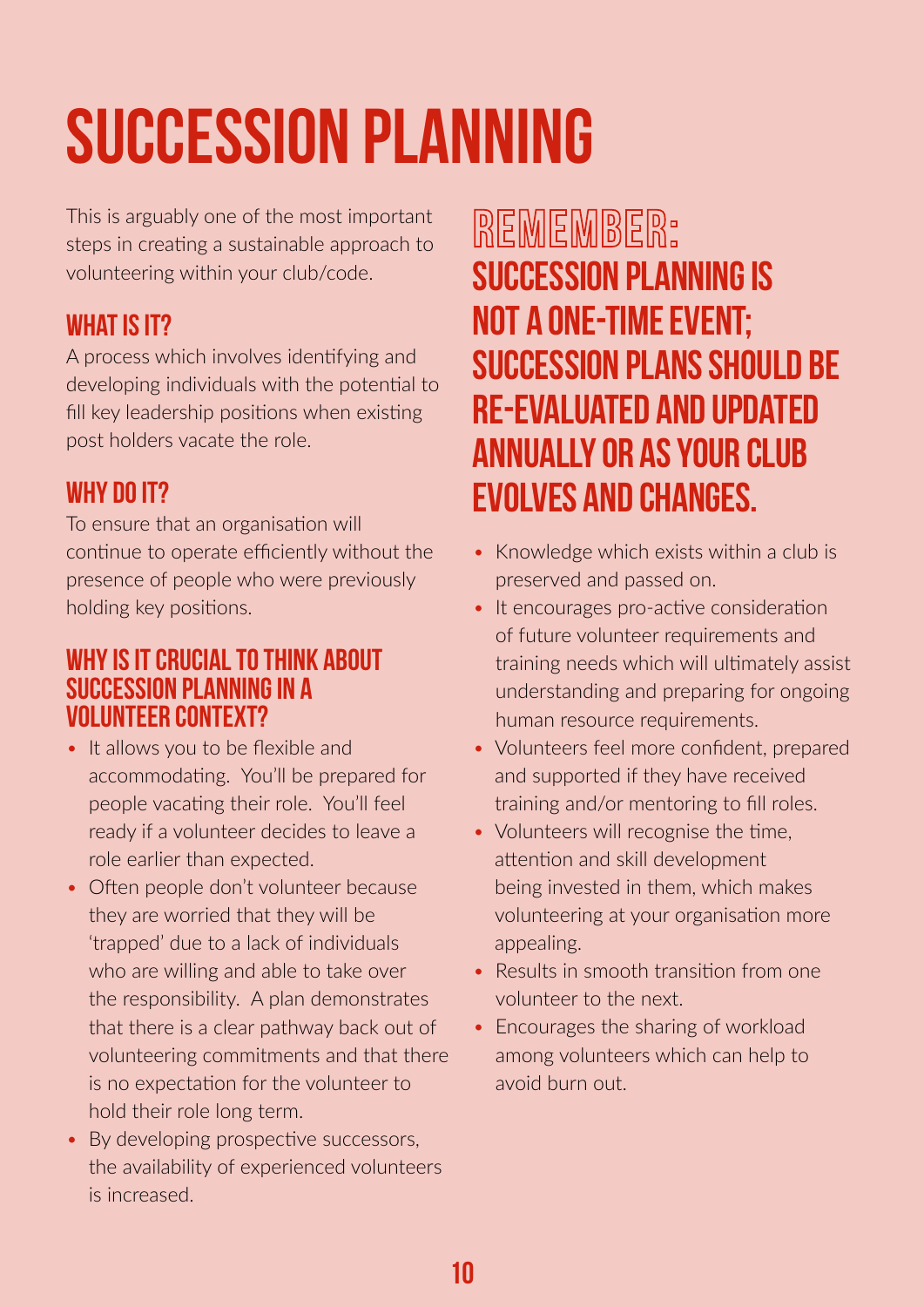succession planning cont.





Does your club/code have a succession plan? If not, you should create one now. If you do have one, make sure it's up to date. **Find out how using the Succession Planning Toolki[t >>](https://aktive.org.nz/sector-development/managing-your-organisation/volunteer-management/)**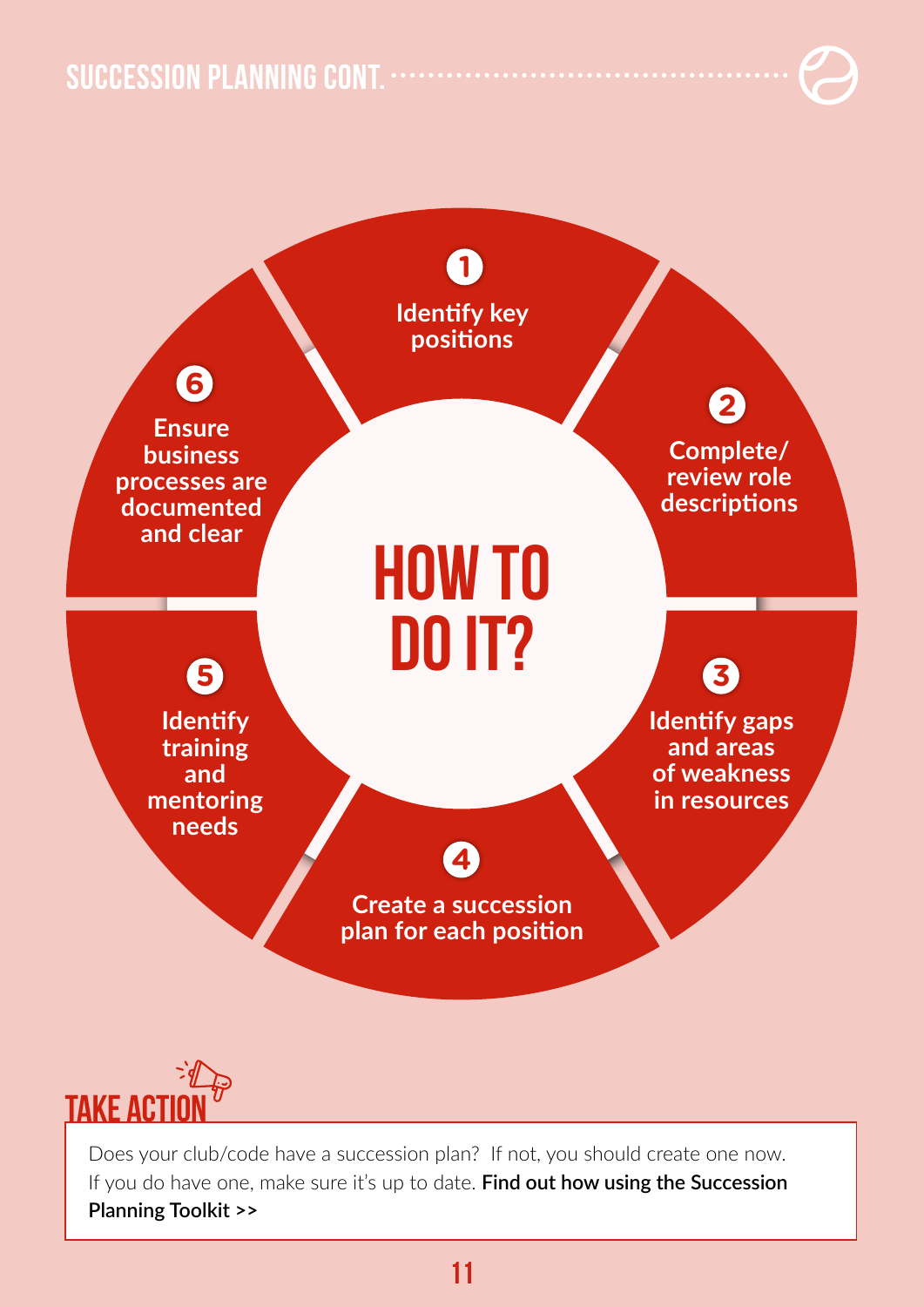### <span id="page-11-0"></span>Develop a volunteer friendly culture and environment

Based on research and insights, we would suggest that if you truly want to make a lasting difference to volunteerism within your club/code, you need to focus on creating a volunteer friendly culture and environment. This should also create a pleasant, social and welcoming environment which will benefit everyone. Win-win!

This may be a longer-term plan and might not solve your immediate needs, but without making some serious changes, it's likely that finding and keeping volunteers will be a continual struggle.



**Your volunteering opportunities should match the volunteers' needs with the organisations' needs. We know some of the typical reasons people volunteer include:**

- Making a difference to someone else by supporting them to achieve their potential and succeed in sport
- Giving back– show appreciation for previous support they have received
- Personal development of existing or new skills
- Making new social connections and having fun
- Provide a sense of purpose and belonging - this is especially evident in transient and migrant communities.

### 'SPORT IS AN ADVENTURE AND LEADS TO GREAT MEMORIES WHICH I WANT TO HELP OTHER PEOPLE CREATE'

### **TAKE ACT**

- Use the insights you have gathered from the Understanding section of this guide, and what we know about **[motivations and benefits](https://aktive.org.nz/sector-development/managing-your-organisation/volunteer-management/) >>** of volunteering, to think about what would make the opportunity to volunteer at your organisation an attractive one.
- List what opportunities you can offer and match volunteers needs with your club/code needs.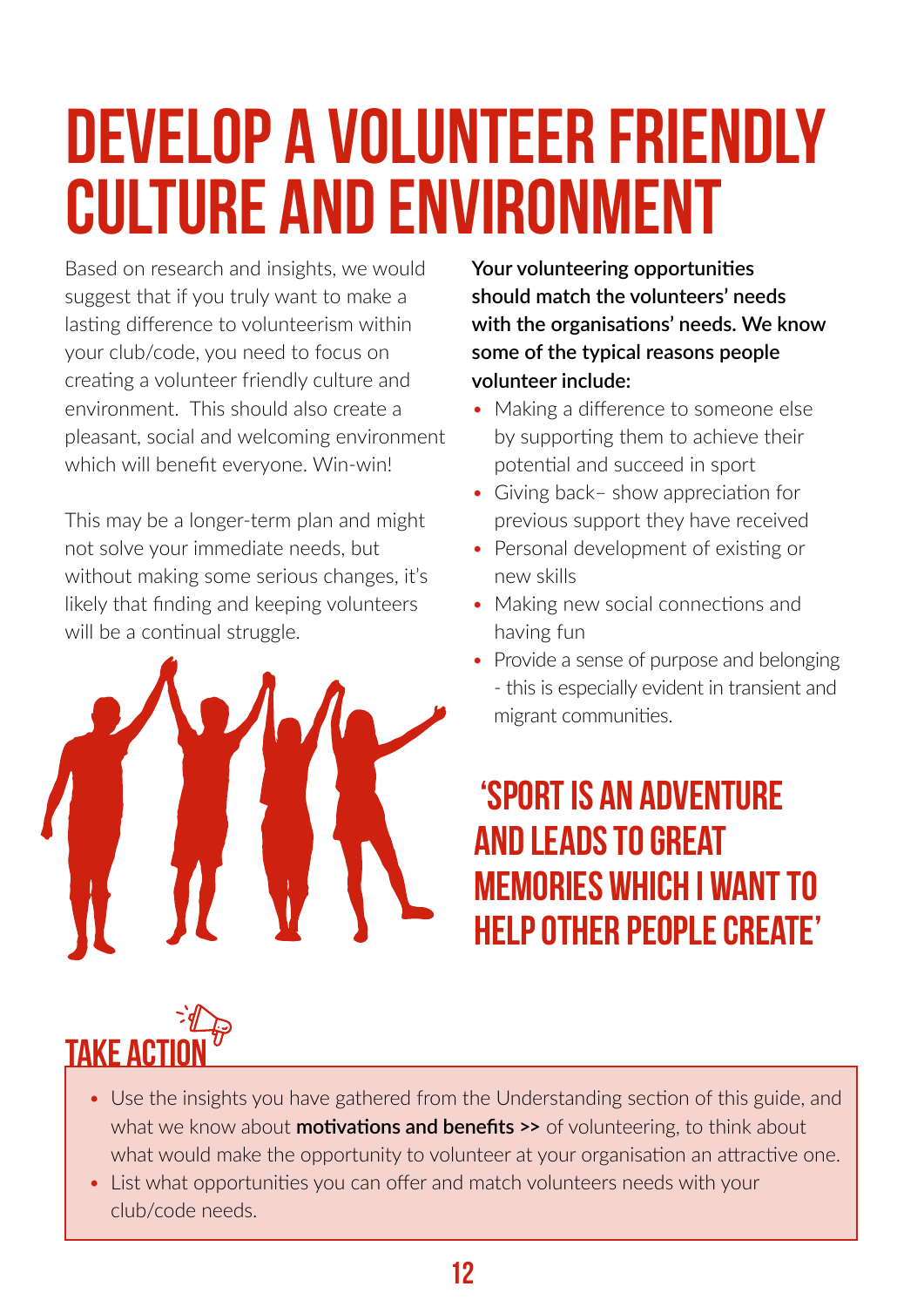### A VOLUNTEER FRIENDLY CLUB CULTURE

The culture of your club is reflected in the values, beliefs, behaviours and expectations that members share. A strong and positive culture helps ensure people have an enjoyable and pleasant experience.

Most clubs have written codes of conduct and policies which set standards of acceptable behaviour. Your committee will be accountable for ensuring that the code of conduct is adhered to, however ultimately, it's everyone's responsibility to uphold the values of your club/code. **[For more information on codes of conduct](https://aktive.org.nz/sector-development/managing-your-organisation/policies-and-procedures/)  [check out our Policies and Procedures](https://aktive.org.nz/sector-development/managing-your-organisation/policies-and-procedures/)  [Toolkit >>](https://aktive.org.nz/sector-development/managing-your-organisation/policies-and-procedures/)**

However, it's everyday words that shape the culture. What we say and how we act can influence attitudes, behaviours and continued involvement in our organisations. Language carries enormous weight and can impact on people for a long time.

Make it part of your clubs' culture to thank and show appreciation of volunteers. Not at the end of the year. Not at the end of a season. Regularly. Anytime a volunteer does something you appreciate just say thank you.



**Be welcoming and positive about every volunteer and their contribution. Attitudes like the following should be discouraged:**

- Someone hasn't played the sport so they can't volunteer in it
- Long term volunteers insinuating that they know better, that others are unable to do the role or even obstructing others from helping.

Everyone within your club/code should embrace and demonstrate a positive volunteer attitude, whether that be paid staff, committee or the wider membership. Help them to understand the value of volunteers.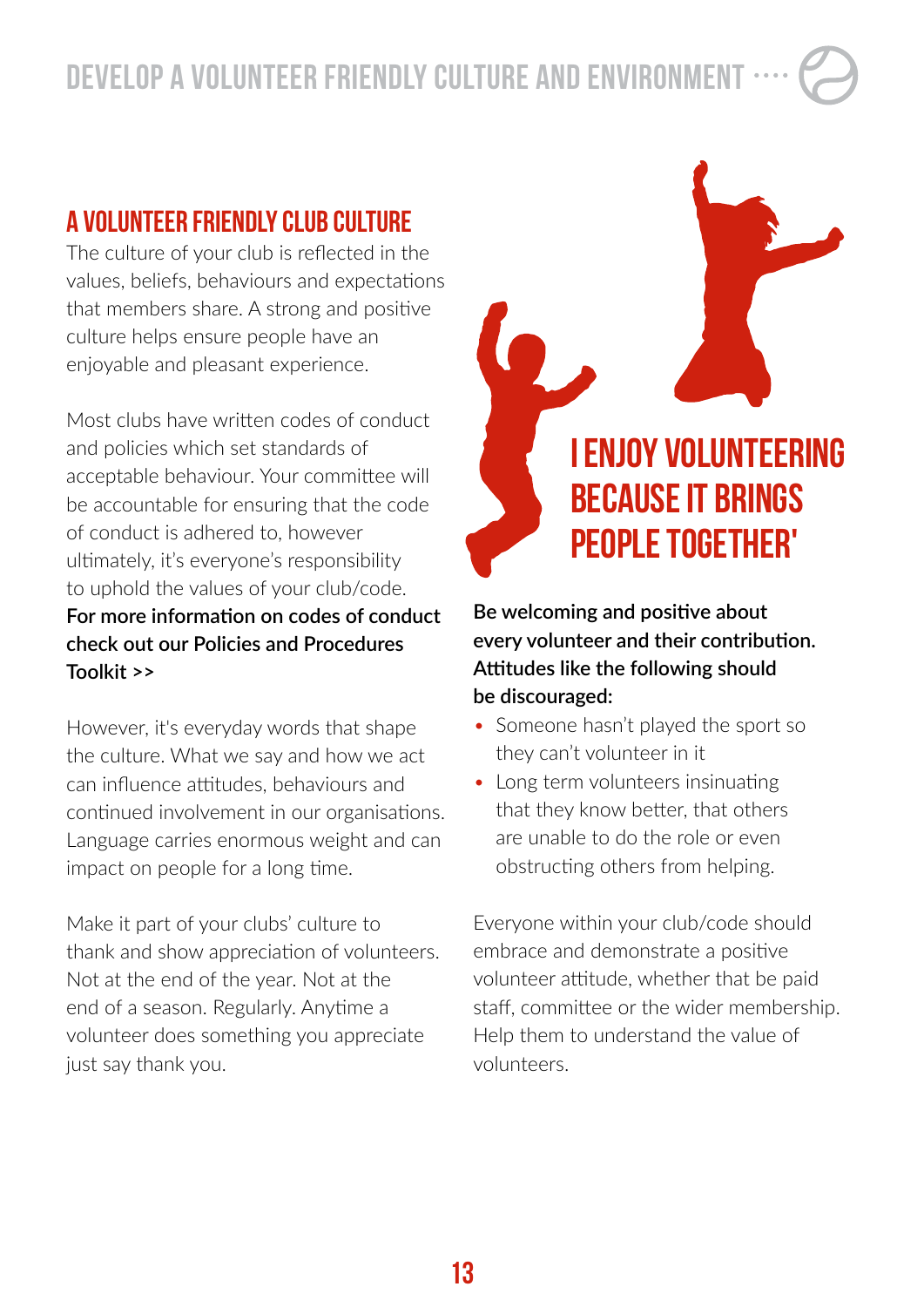

**Try to find one or two positive, enthusiastic champions of the idea of creating this culture, and work together to begin introducing small changes in the mindset of the wider membership. It might not happen overnight, but persevere**

**Tell a volunteer what their contribution has meant to you. Make it personal. If someone has organised an activity you participated in and enjoyed, say thanks and let them know why you appreciated it – e.g. it was fun; it helped improve my game; I loved that it was so sociable; I met new people. That means a lot to a volunteer. They want to make a difference and hearing how they have made a difference to someone else is rewarding**

**[Check out some tips from Volunteering Auckland](https://volunteeringauckland.org.nz/docs/guidelines.pdf)  [around making volunteering a better experience >>](https://volunteeringauckland.org.nz/docs/guidelines.pdf)**



Create a volunteer friendly club culture. **[Use this resource for hints and tips >>](https://aktive.org.nz/sector-development/managing-your-organisation/volunteer-management/)**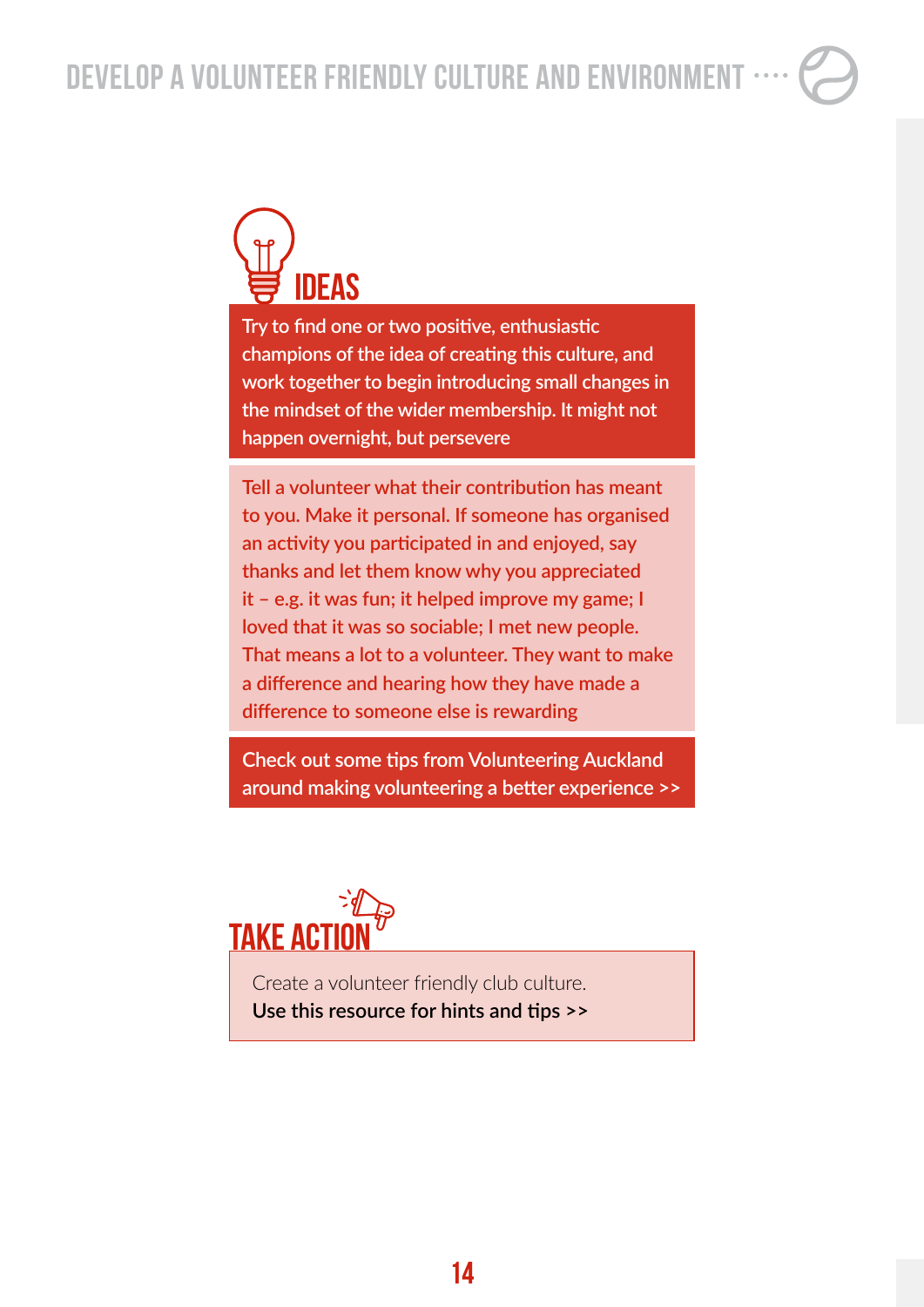### DEVELOP A CLEAR ENTRY AND EXIT PATHWAY

If you have been following this guide, the work you have done so far will have established the foundations to attract volunteers.

### MAKE IT EASY TO BEGIN VOLUNTEERING. MAKE IT EASY TO STOP VOLUNTEERING.

ENTRY

**PATHWAY** 

### ENTRY PATHWAY

- Make it clear on your noticeboard, website, social media, advertisements who to contact if someone is interested in volunteering
- Exchange contact details with people who show an interest and follow up. One of the biggest complaints from prospective volunteers is not being contacted after a referral
- Be flexible, be accommodating, be positive
- Acknowledge that any help is welcomed. It could be on a committee; on an ad-hoc basis; one-off tasks; organising or during an event.
- If you are following a recruitment process don't make it too onerous or formal. Remember these are volunteers. More guidance is provided in the 'Selecting Volunteers' section.
- Offer training and support that might make it more attractive to take on a role that otherwise someone might feel too inexperienced for.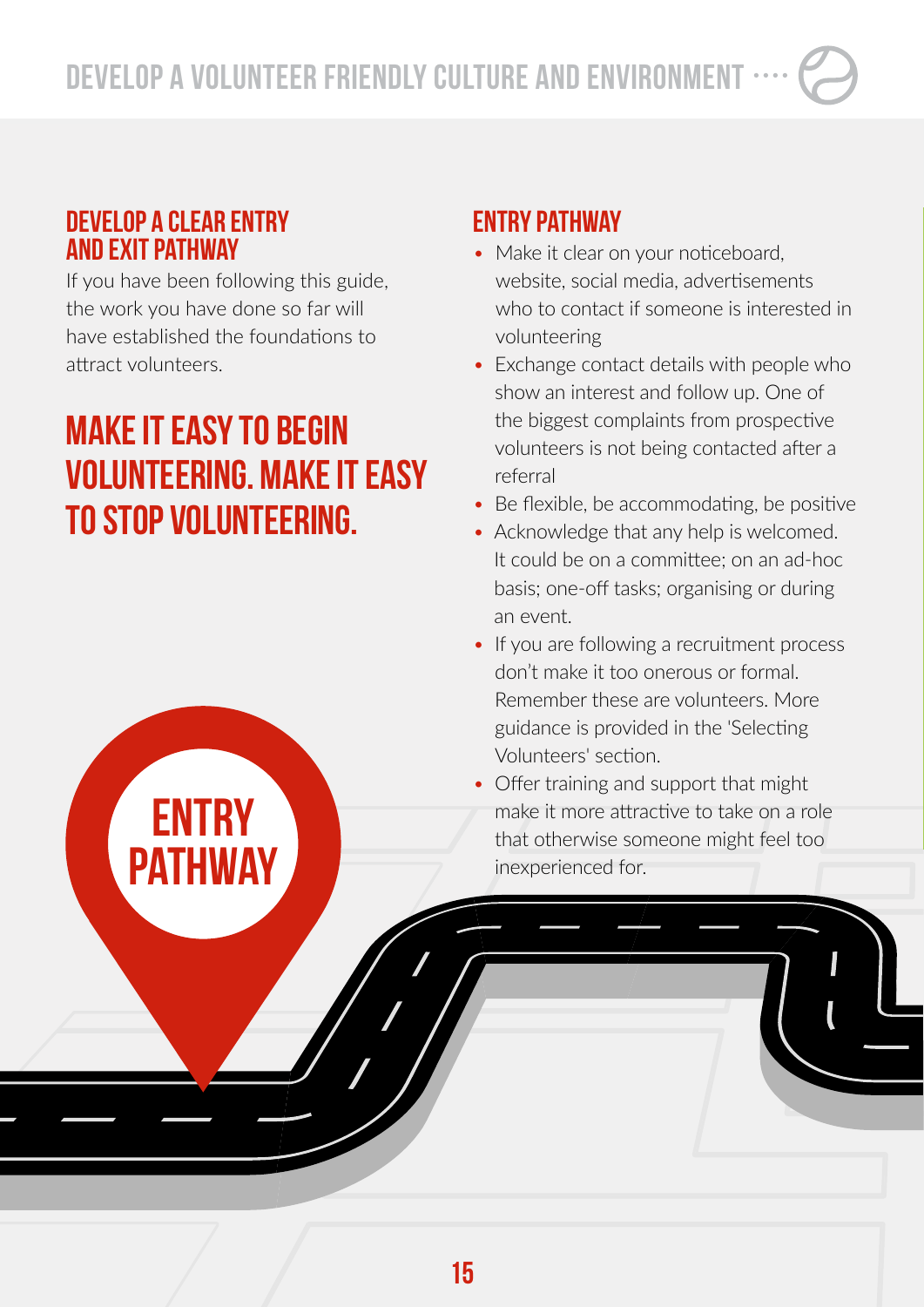16

### EXIT PATHWAY

- Identify the appropriate person for volunteers to contact if they would like to vacate their position
- Develop a succession plan for developing people into key positions and make it clear to volunteers that you have a plan in place
- Create handover procedures as part of the succession plan. Ensure these procedures are shared with your volunteers so that they are aware of the processes to follow when they leave the role. This might even encourage them to pro-actively try to help find a replacement.

**[Use the Succession Planning Toolkit](https://aktive.org.nz/sector-development/managing-your-organisation/volunteer-management/) >>**

Of course we recognise that it's not ideal if you need to keep training people to take on roles, and it doesn't make continuity easy. However, don't put potential volunteers off by being inflexible and suggesting that you might anticipate them staying in the role for years…but if you make the right environment, maybe your volunteers will happily commit longer term - 'capture their heart.'

EXIT

PATHWAY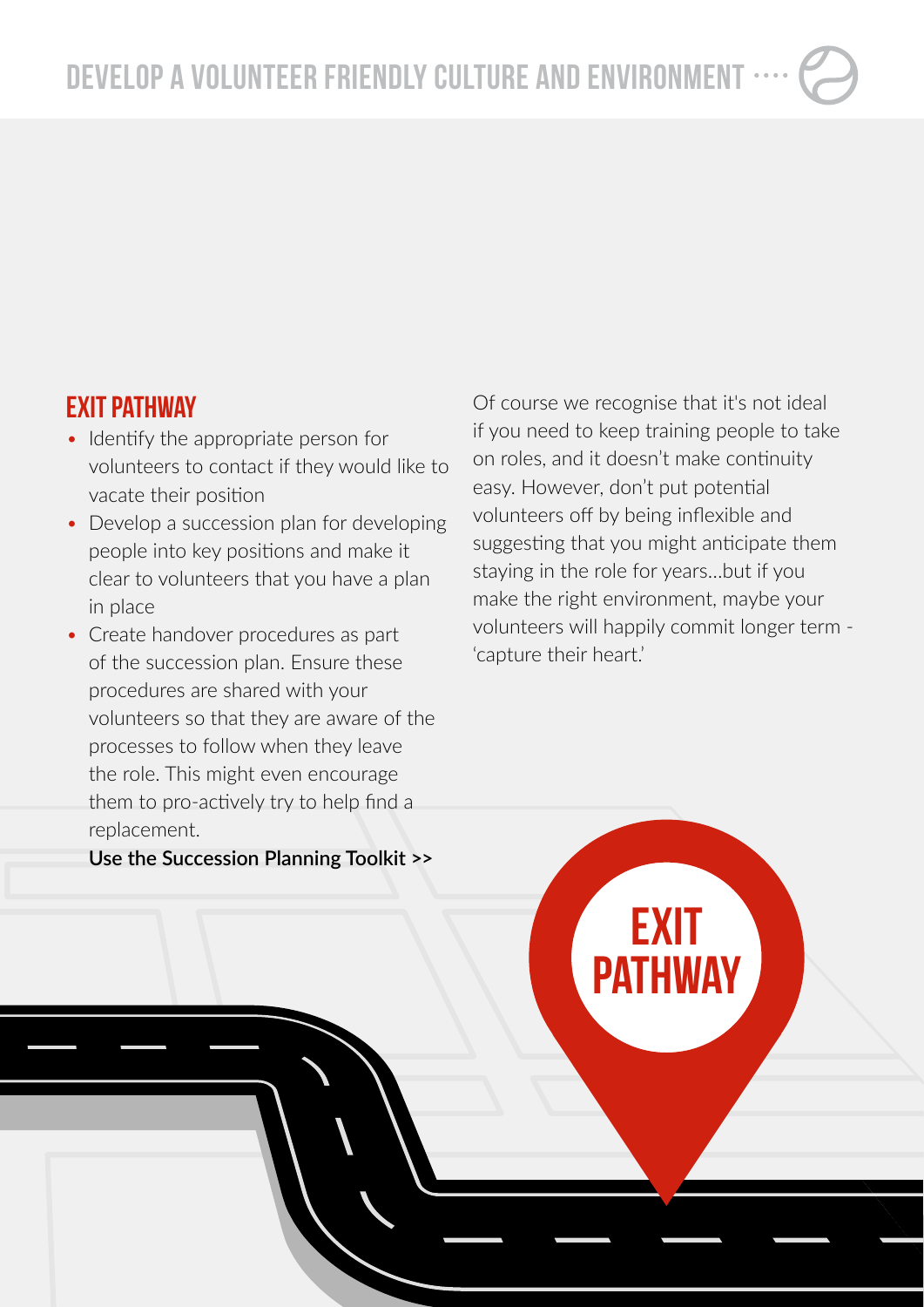### <span id="page-16-0"></span>SEEKING VOLUNTEERS

You've gathered insights, created attractive volunteer opportunities and started to embrace a volunteer friendly environment tailored to your club.

To help find volunteers you want to be able to promote the benefits of volunteering at your club/code. These should be personal to your club/code and reflect the insights you've gathered from your own people.

Marketing and promotion of your club/ code is not only useful for increasing your membership, but also shows your organisation would be attractive to someone willing to give up their time to help.

#### You can get some ideas and tips on this [using our Marketing and Communications](https://aktive.org.nz/sector-development/managing-your-organisation/marketing-and-communications/)  [and Social Media toolkits! >>](https://aktive.org.nz/sector-development/managing-your-organisation/marketing-and-communications/)

Understanding your current membership, future users, local demographics and any target groups will help you to ensure you utilise the best methods to engage a wide and appropriate audience.

**Use our Community and Engagement Toolkit to help [>>](https://aktive.org.nz/sector-development/managing-your-organisation/community-engagement/)**

**[Sport NZ also have Intelligence Tools which](https://sportnz.org.nz/managing-sport/research-and-insights/intelligence-tools/)  [you can check out to help gather data](https://sportnz.org.nz/managing-sport/research-and-insights/intelligence-tools/) >>**

**[You can also get support with this from](https://volunteeringauckland.org.nz/nonprofits)  [https://volunteeringauckland.org.nz/](https://volunteeringauckland.org.nz/nonprofits) [nonprofits >>](https://volunteeringauckland.org.nz/nonprofits)**



**Produce some media articles or short case studies telling the stories of people who either volunteer currently or have in the past. For ideas and examples check out Volunteering Auckland – they've published a variety of case studies on YouTube!**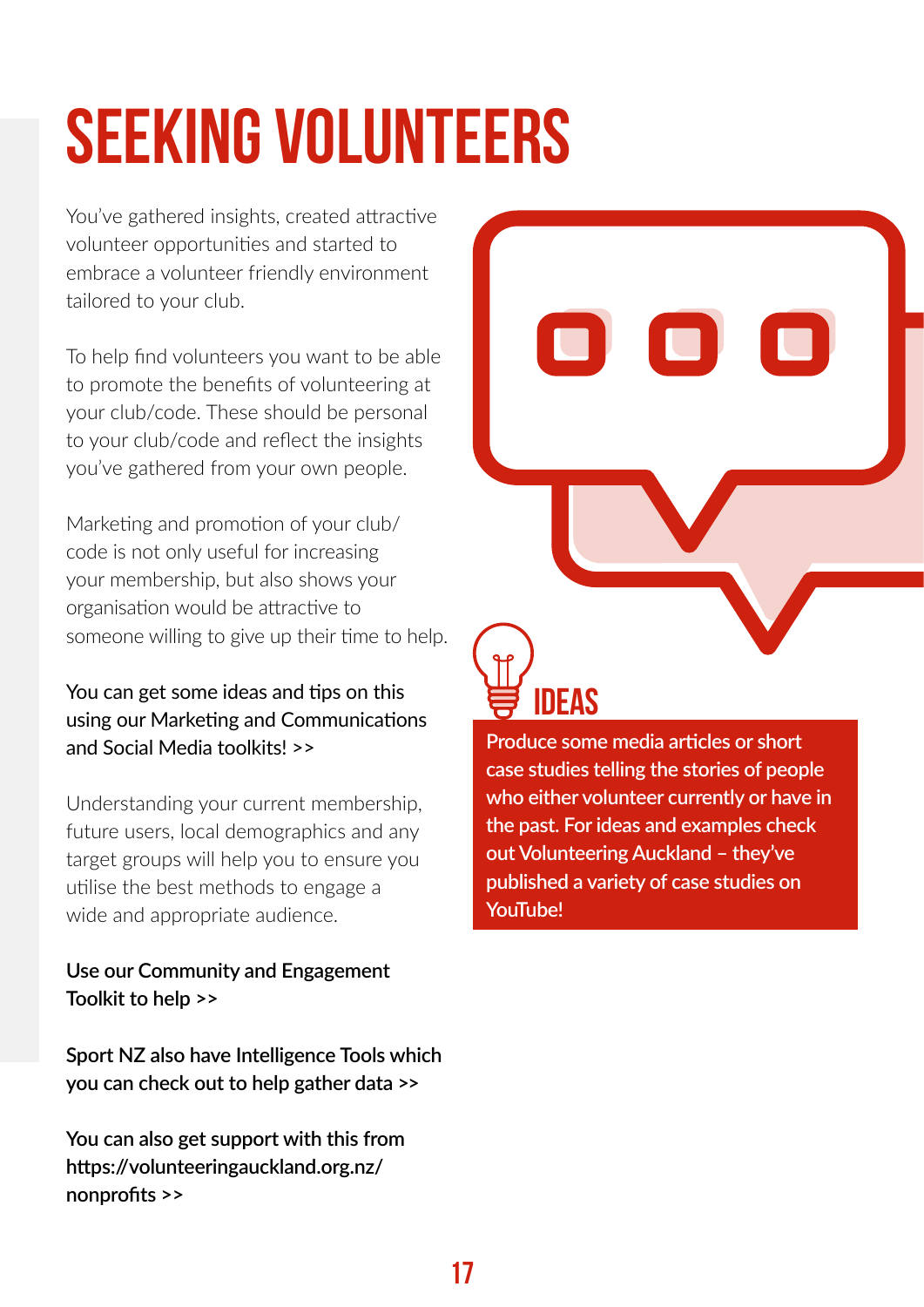#### WHERE CAN I FIND VOLUNTEERS?

**There are a range of ways to promote volunteer opportunities and to pro-actively go out and find volunteers. The approach will vary depending on factors such as:**

- • **Type of Position** Consider the skills and experience needed, time commitment expectations
- **Particular Target Audience** The changing landscape of Auckland means that there is a great appetite for volunteering:
	- Diverse and new migrants looking for opportunities to meet people, get involved within their local community and learn new skills
	- Older people often retired and looking to offer their time to help others and socialise
	- Younger population often keen to gain experience, learn new skills and have fun.

There are many organisations and initiatives focused on engaging with specific and targeted population groups. They have developed knowledge and experience which they are happy to share and are a potential recruitment source. Examples include He Oranga Poutama ki Tāmaki Makaurau (HOP), ActivAsian, Sports Pasifik, the Auckland Indian Sports Club and Migrant Services. **[Find out more in the](https://aktive.org.nz/sector-development/managing-your-organisation/community-engagement/)  [Community Engagement Toolkit >>](https://aktive.org.nz/sector-development/managing-your-organisation/community-engagement/)**

- **Urgency to fill the position** Try to advertise positions as early as possible. As part of your succession planning, work out when you need to fill each role and try to have individuals in them as soon as possible. There would ideally be an overlap with the outgoing post holder if the role allows. However…we know that often positions become available unexpectedly so sometimes there may be an urgent requirement
- **Whether you have any budget** If budget allows you might want to make the most of sites such as **[www.volunteeringauckland.](https://volunteeringauckland.org.nz/) [org.nz >>](https://volunteeringauckland.org.nz/)** and **[https://seekvolunteer.co.nz >>](https://seekvolunteer.co.nz/)** These organisations report having tens of thousands of volunteers searching for roles on a monthly basis!

Free advertising methods include social media, your website, newsletters, community notice boards etc. Consideration of the skills and experience required for the role will help to determine the value of advertising options. When listing volunteer roles, **[use this](https://volunteeringauckland.org.nz/files/tips-for-listing.pdf)  resource [from Volunteering Auckland with](https://volunteeringauckland.org.nz/files/tips-for-listing.pdf)  [some handy](https://volunteeringauckland.org.nz/files/tips-for-listing.pdf) tips >>**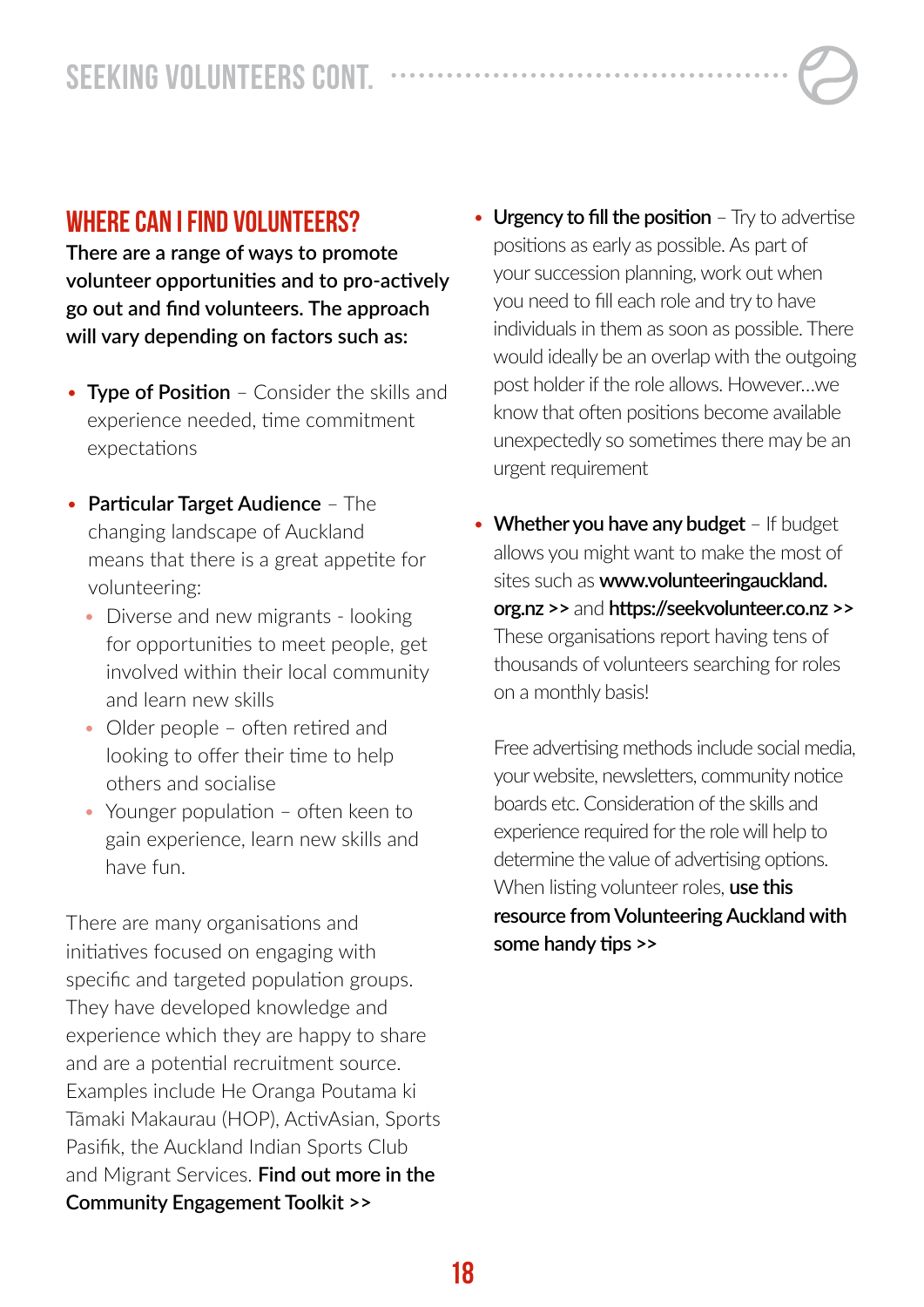### ASK PEOPLE. ENCOURAGE MEMBERS TO ASK AROUND. THIS COULD BE FAMILY, FRIENDS, ANYONE CONNECTED TO THE ORGANISATION OR EVEN SOMEONE YOU MEET AND FEEL MIGHT HAVE THE SKILLS YOU ARE LOOKING FOR

There's lots of methods you can use to help find volunteers. **[Check out this resource for ideas >>](https://aktive.org.nz/sector-development/managing-your-organisation/volunteer-management/)**

However, one of the methods consistently identified as successful, is to simply ask people. It can feel uncomfortable, but generally people will feel honored to be approached. As long as it's done in a way where they feel valued and that they have skills to offer, not just that you are looking for help with mundane tasks, or simply just numbers.

In some cultures such as the Pacific Island and Māori communities, research indicates they like to be approached and invited to contribute. They are unlikely to put their hand up in a meeting environment or respond to advertisements. A personal introduction to the appropriate recruiting person, by another is also encouraged.

People are modest and don't necessarily want to put themselves out there, but it instills a sense of confidence that you believe they are suitable to help if you personally ask.

Offer contact details for the appropriate person so that they can get in touch easily should they have any questions and likewise take their number and follow up.



**Think about the people from your organisation. Is there someone who is enthusiastic, loves to informally chat to people and learn about them? They might be able to join some dots, create relationships and encourage people to feel inclined to help out.**

### CORPORATE SECTOR ENGAGEMENT

- Consider approaching corporate organisations with specific professional expertise such as accounting, legal, media, project management, marketing. They may have interns, apprentices or staff who would be interested in volunteering opportunities to utilise or develop their skills and knowledge
- Corporate Employee Volunteering programmes are becoming more common, especially within commercial private sector companies.

Generally, they either participate in group, working bee type activities or offer skilled professional expertise. There may be opportunities to match a task your organisation needs assistance with, to the support being offered by corporate organisations. [Find out more about](https://aktive.org.nz/sector-development/managing-your-organisation/volunteer-management/)  [Corporate Employee Volunteering >>](https://aktive.org.nz/sector-development/managing-your-organisation/volunteer-management/)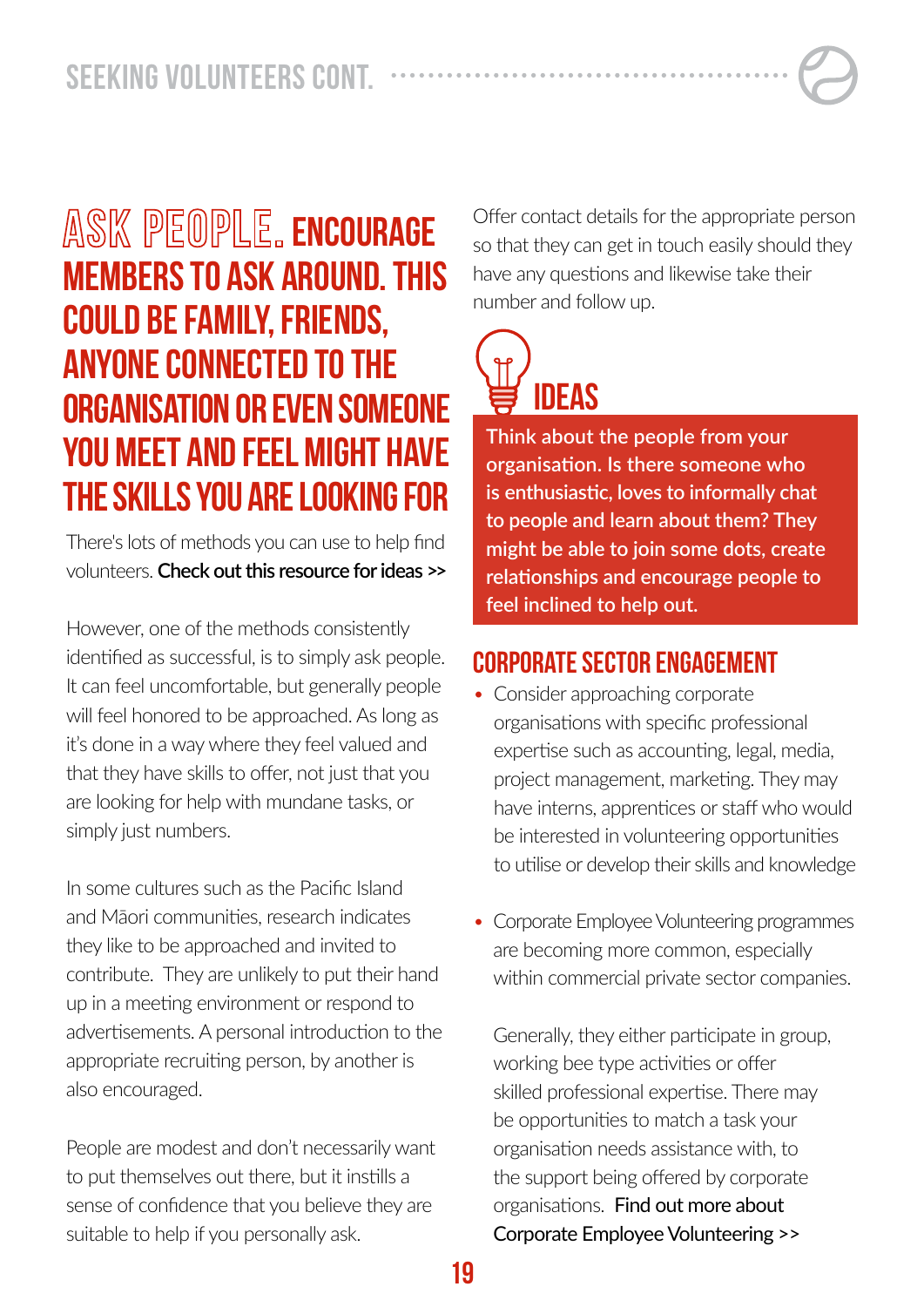### <span id="page-19-0"></span>SELECTING VOLUNTEERS

Now that you've created a great place to volunteer and you've advertised far and wide, you're probably going to have to undertake a selection process to choose the lucky candidate from all the applications you received!

#### **The diagram below outlines a basic process which you could follow to select volunteers. If possible, try to complete the selection process within 2 weeks.**

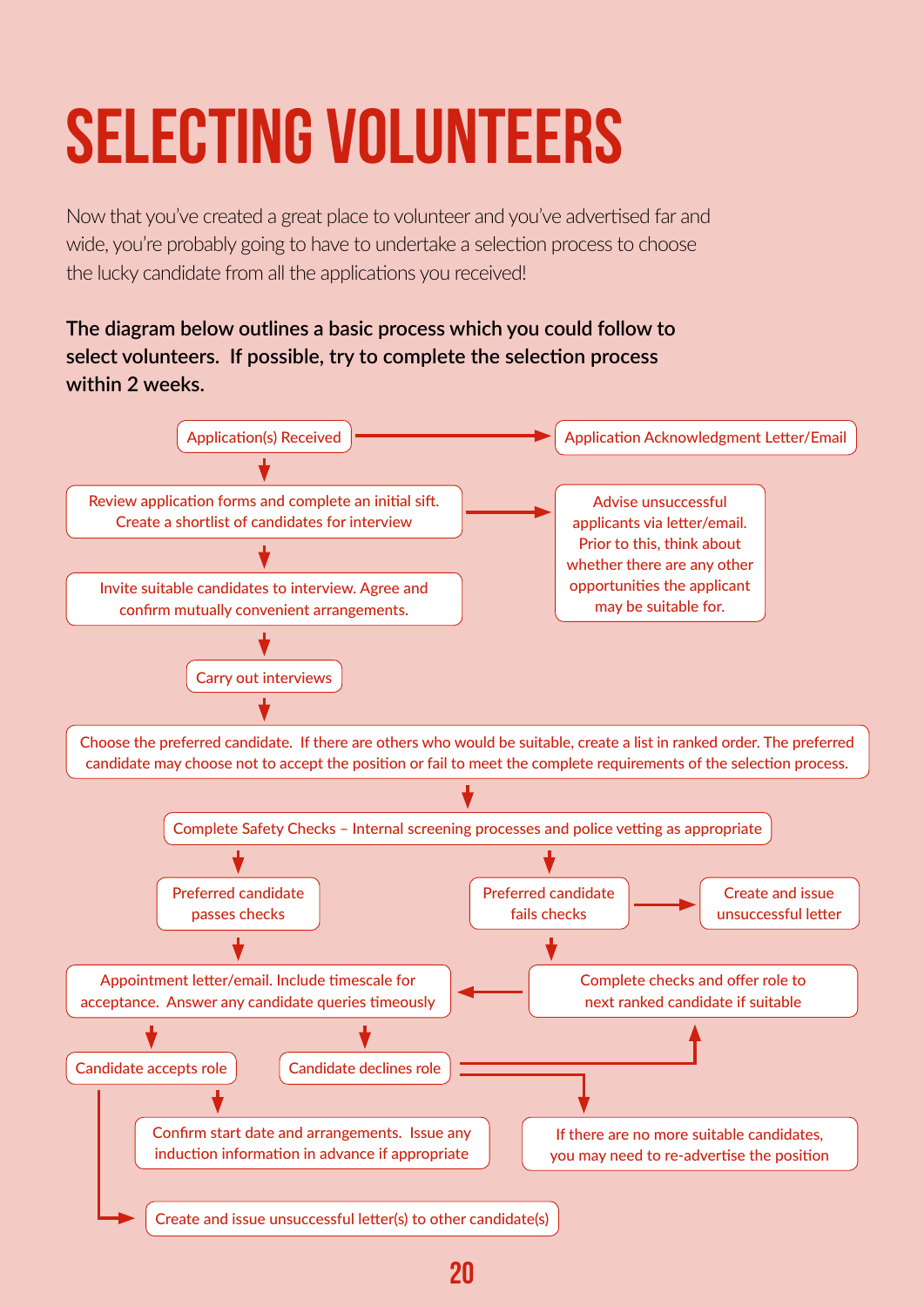

### CHECKLIST OF CONSIDERATIONS:

### SKILLS AND KNOWLEDGE

### **v** Does the volunteer demonstrate<br>
evidence of the skills and knowledge **as outlined in the role description?**

Use the information provided in the application form and the interview to help determine whether the applicant has the skills and experience you are looking for. If not, and there is a lack of interest in the role, consider whether the opportunity to offer training exists.

#### **Interviews:**

The process you undertake will depend on the type of position being filled.

You can choose to meet the prospective volunteer on a one-to-one basis or have a selection panel. If you decide to use a selection panel, ensure that everyone is clear about their role in the process. Assign specific questions to each member of the panel. This will ensure that the interview is run smoothly and competently.

Perhaps a selection panel feels too formal, but you would like someone else to help choose the right person for the role. Maybe you could have a one-to-one in the first instance, then have a follow up meeting with one or two other key individuals from your club/code for an informal chat.

#### **The purpose of the interview is to have a 'chat with a purpose':**

- Discuss the volunteer's background and skills
- Find out their reasons for volunteering
- Hear what expectations they have of volunteering
- Share information about your organisation and the role
- Determine whether the role will be a good fit for both the volunteer and your organisation.

### TOP TIPS FOR INTERVIEWS:

**Organise a private space and ensure there are no interruptions** 

**Ensure you have plenty of time**

#### **Be punctual**

**Be prepared with relevant documents and information**

**Ask open-ended questions**

**Provide an opportunity for the volunteer to ask questions**

**Ensure both parties know what the next step in the process is and when it will take place**

REMEMBER: THAT THIS IS A VOLUNTEER POSITION SO THERE IS NO NEED TO MAKE IT AN OVERLY FORMAL PROCESS.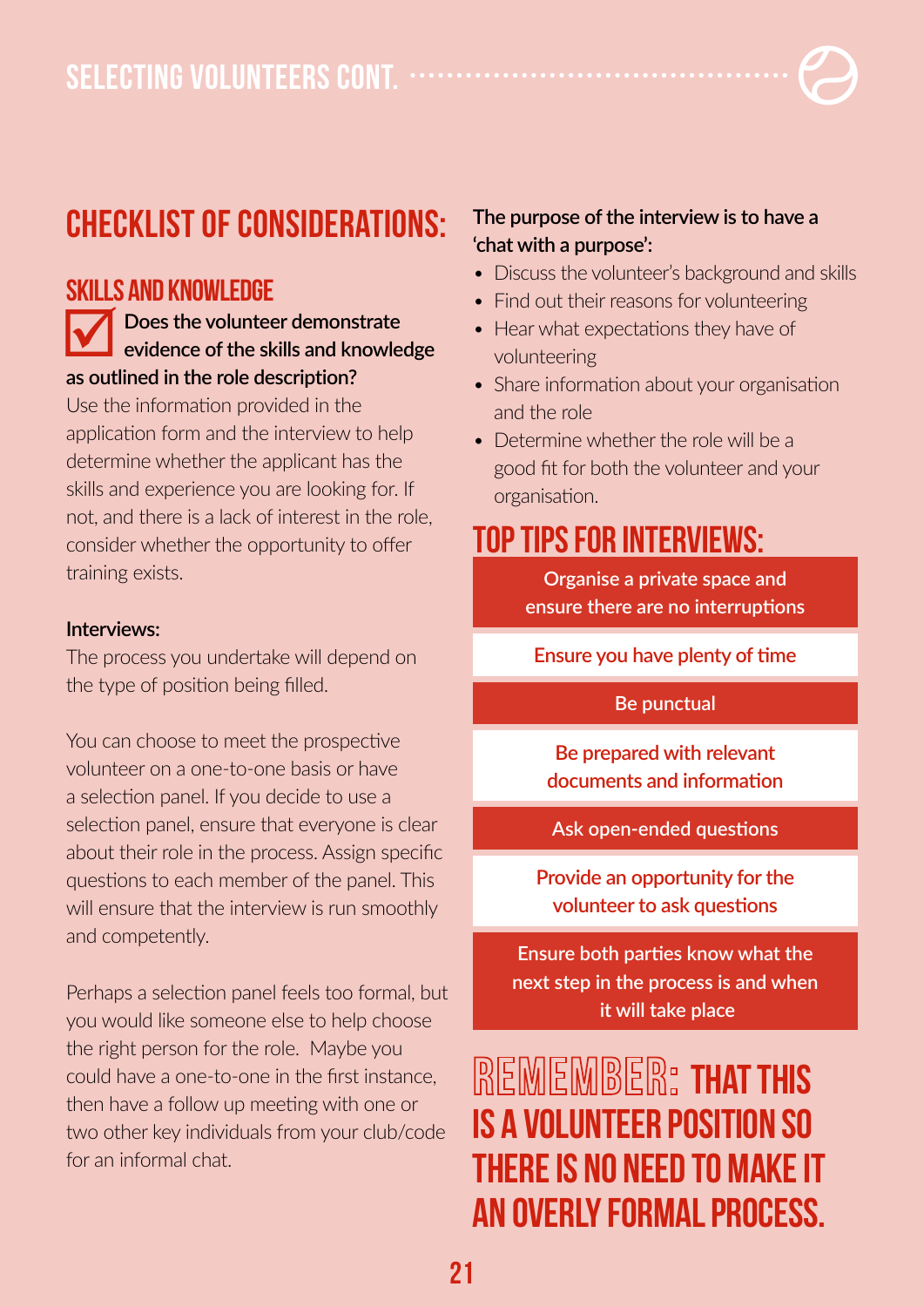### SAFETY CHECKING

#### SCREENING

### **Fig. 3** Has the volunteer been through **a screening process?**

Screening is an internal process and consists of carrying out some checks to help provide comfort relating to a person's character.

#### **Tasks include:**

- Verifying identity
- Gathering information through application forms, CVs and interview
- Confirming qualifications
- Reference checks it's a good idea to check a volunteer's references. Asking volunteers to provide the name and contact details for two referees in your volunteer application form is good practice.

### VETTING þ**Has the volunteer been screened through a Police vetting procedure?**

Vetting is an external and formal process of obtaining checks from another agency.

The main purpose of police vetting is to protect society's most vulnerable members. It allows organisations to make informed decisions about potential employees, current employees or volunteers working directly with these vulnerable groups of people. **[Find out more about police vetting](https://www.police.govt.nz/advice/businesses-and-organisations/vetting) >>**

### REMEMBER: MAKE SURE THAT BUDGET IS ALLOCATED TO COVER COSTS ASSOCIATED WITH THIS PROCESS.

You should also be aware of the Children's Act 2014 which was part of a series of comprehensive measures brought in to protect and improve the wellbeing of children. These measures include safety checks and the development of Child Protection Policies and Procedures. You can find out more about looking after the wellbeing of children through organisations such as **[Safeguarding Children](https://safeguardingchildren.org.nz/) >>, [Oranga](https://www.orangatamariki.govt.nz/)  [Tamariki](https://www.orangatamariki.govt.nz/) >>** and **[Child Matters](http://www.childmatters.org.nz/) >>**

**[You can also find further information](https://aktive.org.nz/sector-development/managing-your-organisation/policies-and-procedures/)  [about creating child protection policies](https://aktive.org.nz/sector-development/managing-your-organisation/policies-and-procedures/)  [and safe spaces for sport in our Policies](https://aktive.org.nz/sector-development/managing-your-organisation/policies-and-procedures/)  [and Procedures Toolkit >>](https://aktive.org.nz/sector-development/managing-your-organisation/policies-and-procedures/)**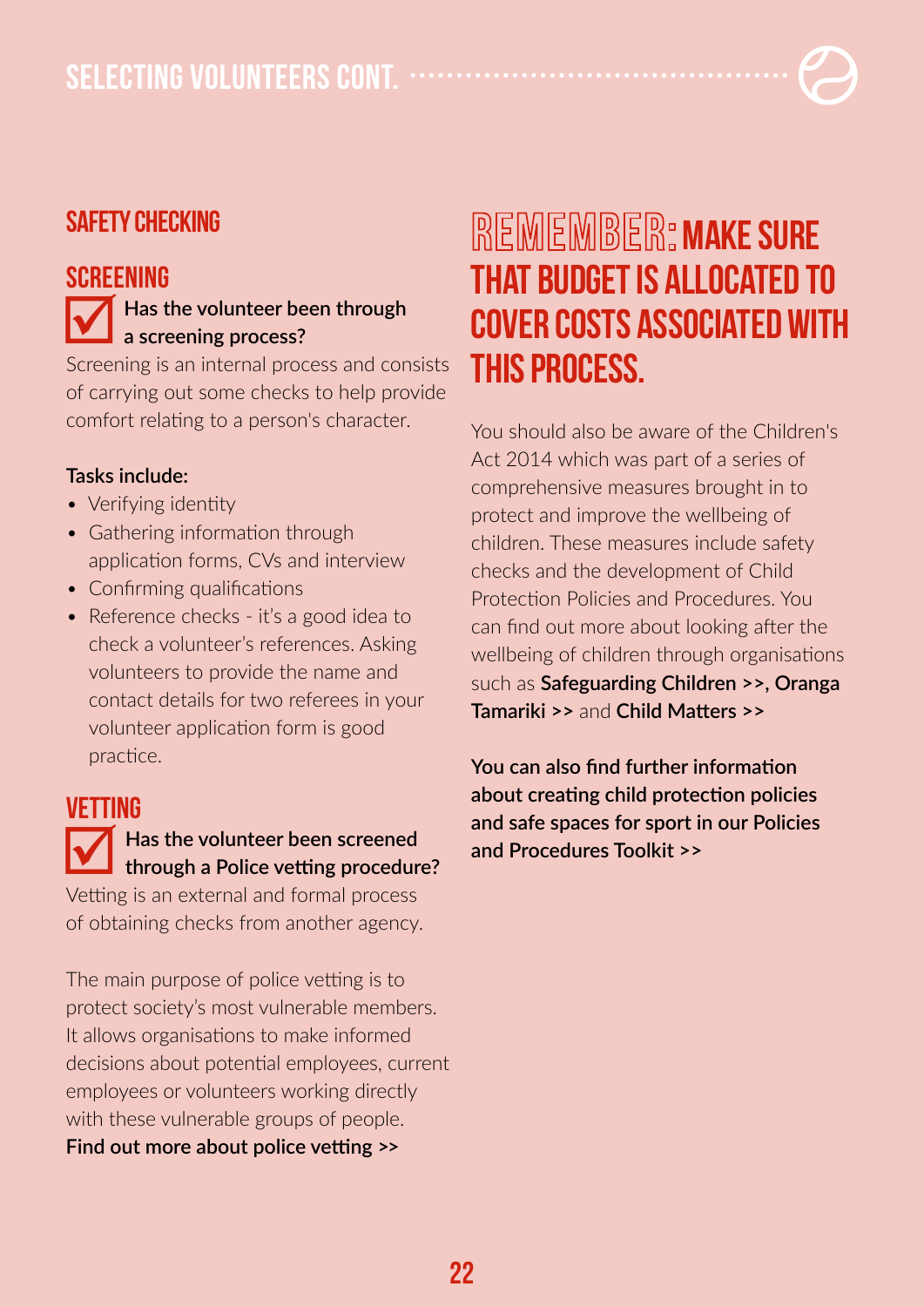<span id="page-22-0"></span>

### Supporting Volunteers

### HOPEFULLY THE IDEAS PROVIDED HAVE HELPED YOU SUCCESSFULLY FIND SOME VOLUNTEERS. NOW YOU NEED TO SUPPORT THEM.

Over the years, volunteers have highlighted various issues that cause them frustration, leading to a negative and unenjoyable experience. Many of these could be avoided if pro-active thought is given to simple processes within your organisation. If you have been following this guide, many will have been attended to at the very first stages of improving your approach to volunteer management!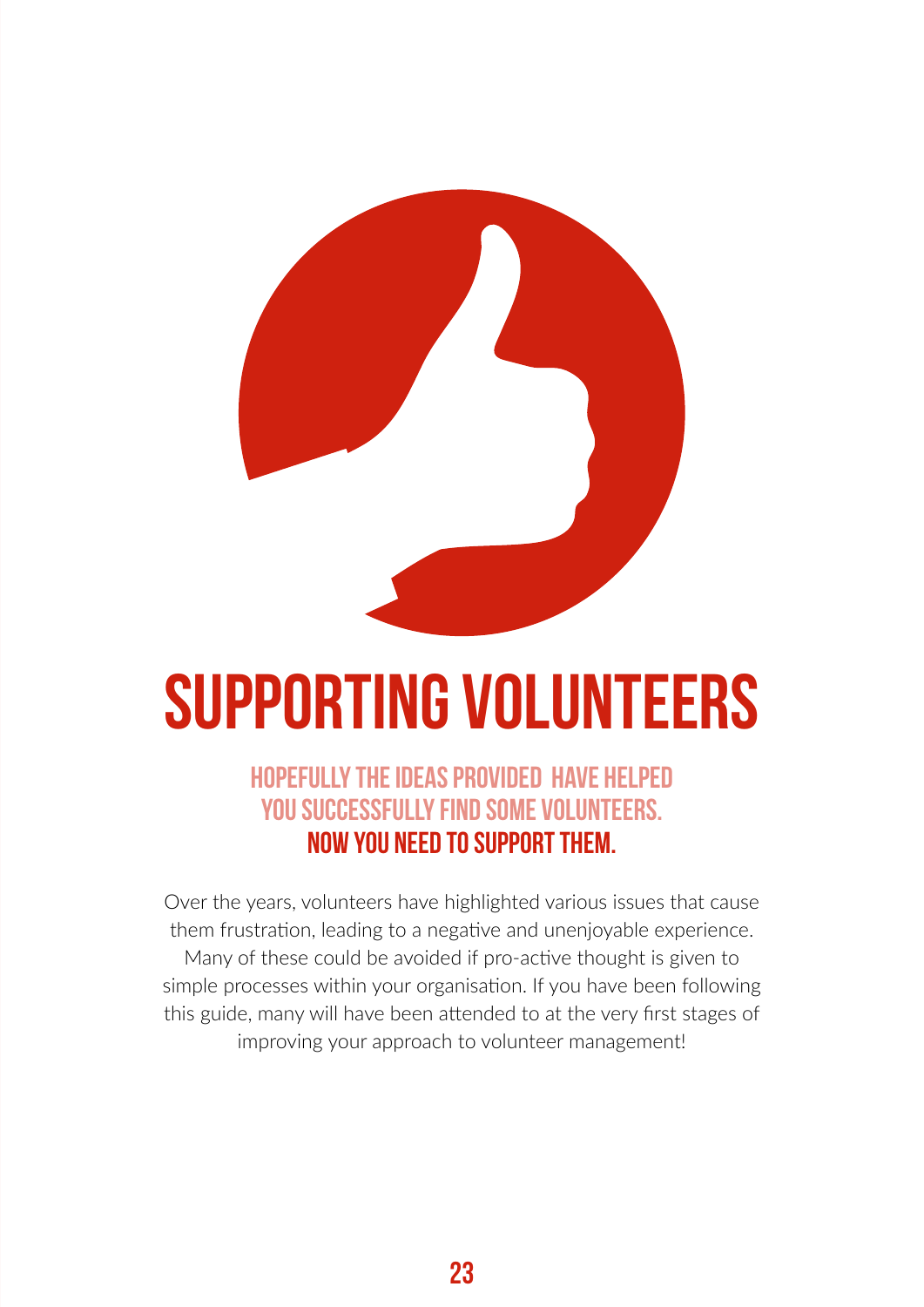### SOME COMMON ISSUES:

### 'NO COMPREHENSIVE INSTRUCTIONS'

Clear written guidelines, processes and procedures

Mentor/buddy system

### 'A LACK OF ORGANISED INTRODUCTION'

#### **[Create an induction pack](https://aktive.org.nz/sector-development/managing-your-organisation/volunteer-management/)  [and process >>](https://aktive.org.nz/sector-development/managing-your-organisation/volunteer-management/)**

As a minimum, identify an approachable person as the volunteer contact person who will be responsible for introductions (volunteer coordinator perhaps).

### 'A LACK OF WRITTEN GUIDELINES ON THE JOB'

**[Clear job descriptions](https://aktive.org.nz/sector-development/managing-your-organisation/volunteer-management/) >>** 

### 'NO CLEAR COMMUNICATIONS'

Provide regular, clear and transparent communications.

The committee should be open, approachable and supportive. Why not put names, roles, contact details and photos of committee members on your notice board? Don't assume everyone knows who your committee are.

WhatsApp and Facebook Messenger are great tools for quick contact and ensuring everyone is kept in the loop. However, know your audience and ensure communication methods are appropriate.

Provide regular opportunities for feedback - to both provide and receive volunteer feedback.

**[Find out more about the importance](https://aktive.org.nz/sector-development/managing-your-organisation/volunteer-management/)  [of feedback >>](https://aktive.org.nz/sector-development/managing-your-organisation/volunteer-management/)**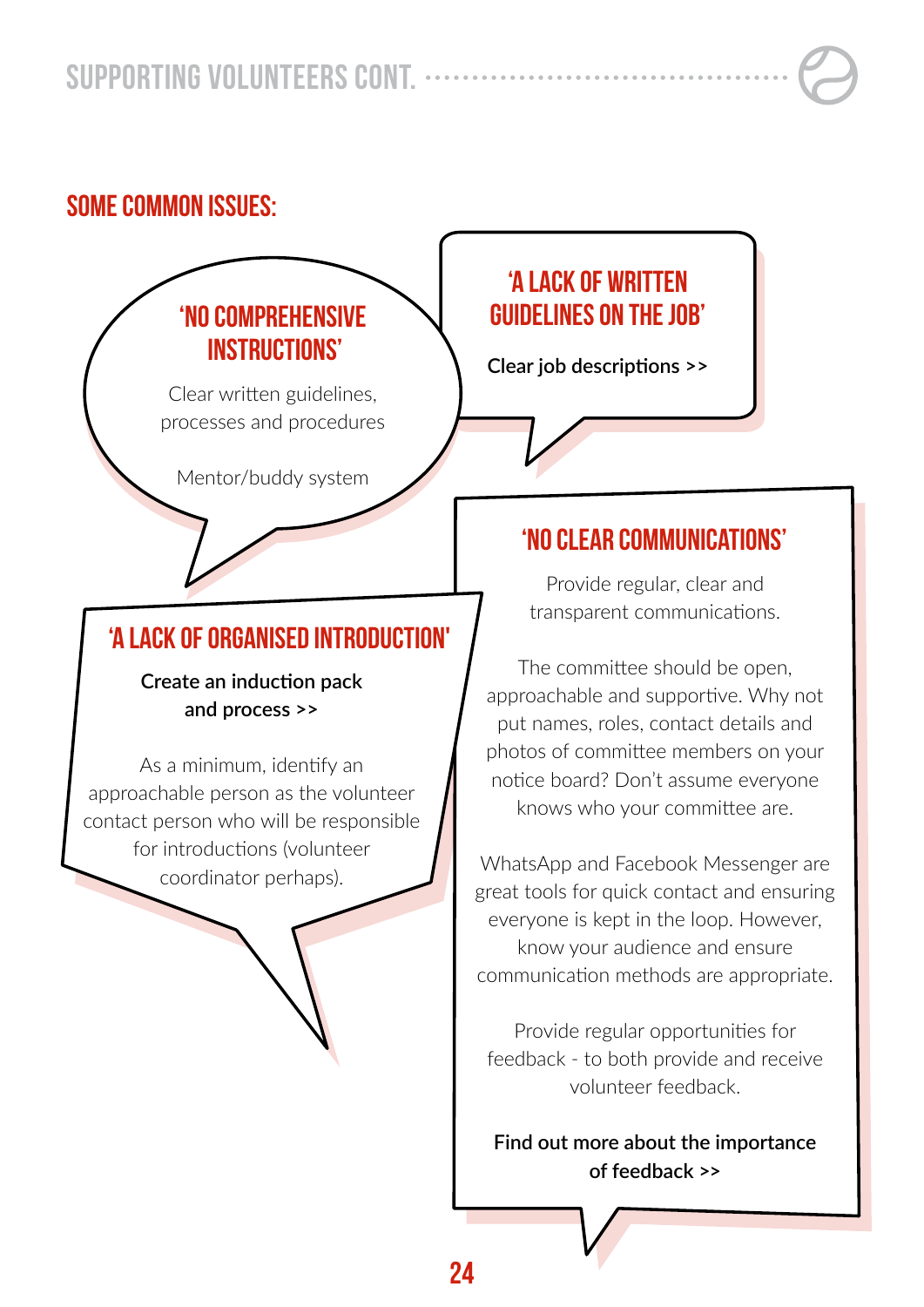### WHAT ELSE CAN **MAKE THE LIFE OF** A WOLUMTEER EASIER?

| <b>What</b>               | Idea                                                                                 |
|---------------------------|--------------------------------------------------------------------------------------|
| Spread the workload       | More than one person can carry out a role. Either shared equally or using a          |
|                           | mentoring/successor structure.                                                       |
| Create micro-volunteering | Break down roles as much as possible into manageable, bite size chunks.              |
| opportunities             | Find out more about micro-volunteering here >>                                       |
| Personal development and  | Keep close to your relevant code National or Regional Sport Organisation, Regional   |
| training opportunities    | Sports Trust, Volunteering Auckland and Volunteering NZ for training opportunities.  |
|                           | Sport NZ in conjunction with Sport Wellington has developed a leadership frame-      |
|                           | work called Puna which may be suitable for some of your volunteers.                  |
|                           | Click here to see this >>                                                            |
| Make it as sociable       | Many volunteers report that social links they have made through volunteering has     |
| as possible               | added richness to their lives. Use this! Make volunteering fun! Carry out activities |
|                           | in teams rather than individually where possible. Consider whether a task be         |
|                           | completed through an organised working bee.                                          |
| Ensure that policies      | This can be an awkward issue for a volunteer to bring up. Ensure that you have a     |
| relating to reimbursement | general policy but that consideration is given to each role on an individual basis.  |
| of expenses are clear     | Click here for more info on expenses >>                                              |

[Check out our complete range of club capability toolkits](https://aktive.org.nz/resources/)  [for more advice and guidance on specific topics](https://aktive.org.nz/resources/) >>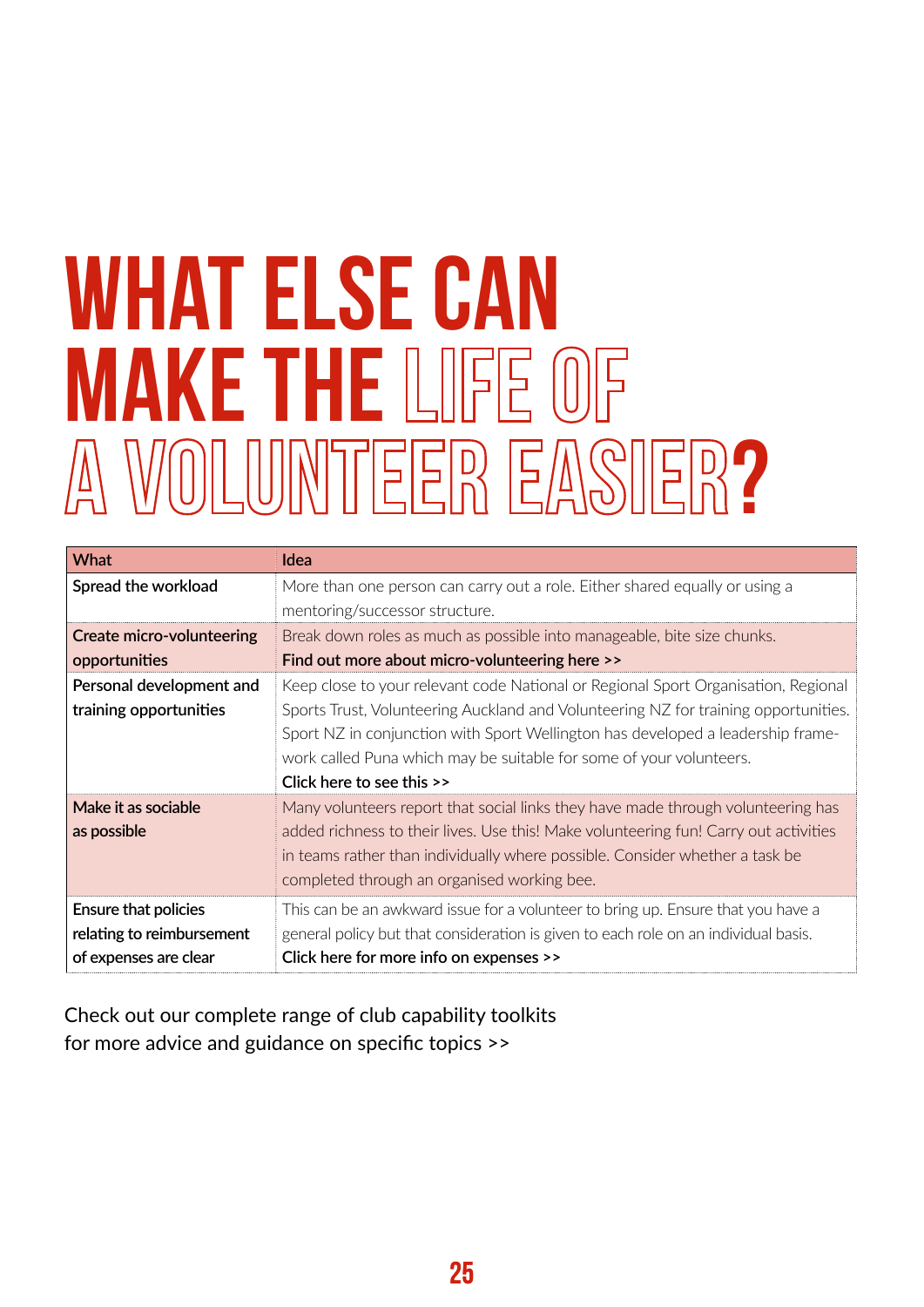<span id="page-25-0"></span>

### Conflict resolution

Conflict occurs in a club/code because people have different values, needs and motivation. Unfortunately, you may find yourself in a position where you need to have difficult conversations with volunteers or a conflict situation arises.

If you are dealing with individuals who fail to follow instructions/policies/processes, try to be polite but firm. Help them to understand why they are being asked to behave in a certain way and the resulting negative impact of their behaviour. Often when they understand implications and

consequences of their actions, they will make a change.

Situations may arise which are more difficult to handle. You may need support from an independent party to help resolve a conflict depending on the circumstances. Remember you can get support from your Regional Sports Trusts/Organisations in these instances.

**[You can find some comprehensive advice](https://aktive.org.nz/sector-development/managing-your-organisation/policies-and-procedures/)  [and guidance around dealing with such](https://aktive.org.nz/sector-development/managing-your-organisation/policies-and-procedures/)  [matters in our Policies and Procedures](https://aktive.org.nz/sector-development/managing-your-organisation/policies-and-procedures/)  [Toolkit >>](https://aktive.org.nz/sector-development/managing-your-organisation/policies-and-procedures/)**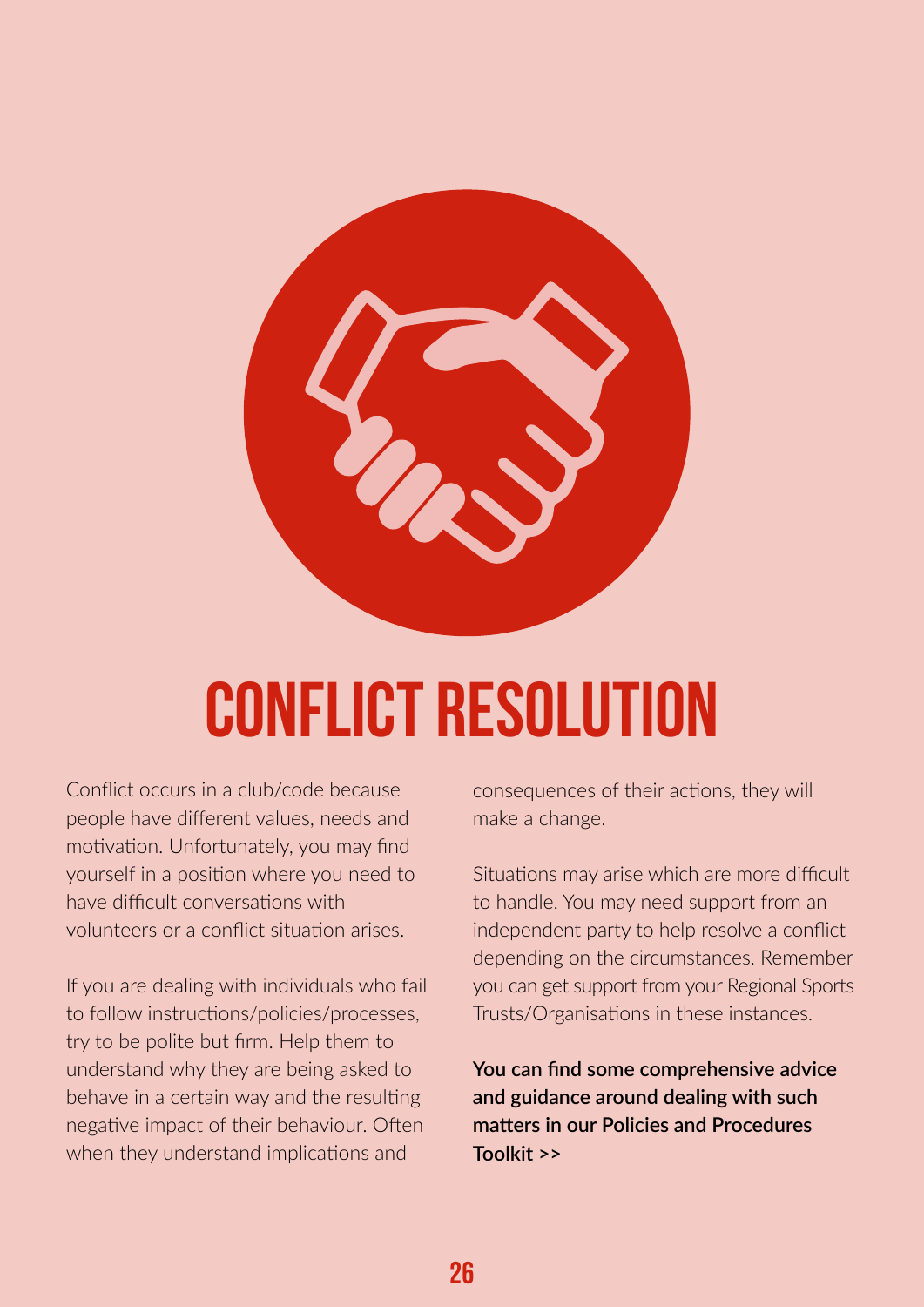### <span id="page-26-0"></span>Say thanks!

We've already talked about the importance of creating a volunteer friendly culture. Simply saying thank you and saying it often should be second nature in your club or organisation. It's not hard, it's not time consuming, it costs nothing, but it goes a long way.

Why not create a volunteer area of the noticeboard where anyone can put up a message thanking someone for their contribution, or where you can put up any volunteer of the month awards etc?

You could also acknowledge your volunteers through your social media channels, newsletters, website, and any other form of online club communications.

### KNOW YOUR AUDIENCE AND IF YOUR VOLUNTEER ISN'T ON SOCIAL MEDIA ASK YOURSELF WOULD THIS BE TRULY MEANINGFUL TO THEM?

Bearing this in mind, give some thought to how best to acknowledge your volunteers.

It's unlikely that the main motivation of a volunteer is to receive a reward, but small tokens of appreciation may help.



If you do intend to publicly acknowledge and reward, think about your approach. We talked about tailoring volunteer opportunities to suit modern lifestyles. These tend to be shorter term and potentially smaller project-based roles.

Therefore, acknowledge all efforts– not just your life-long volunteers who have been there for a long time.



**If you are going to acknowledge volunteers at a prize giving, think about some unique and different categories which reflect and are aligned with the volunteer opportunities you offer.**

**[For more guidance on acknowledging](https://aktive.org.nz/sector-development/managing-your-organisation/volunteer-management/)  [and rewarding volunteers >>](https://aktive.org.nz/sector-development/managing-your-organisation/volunteer-management/)**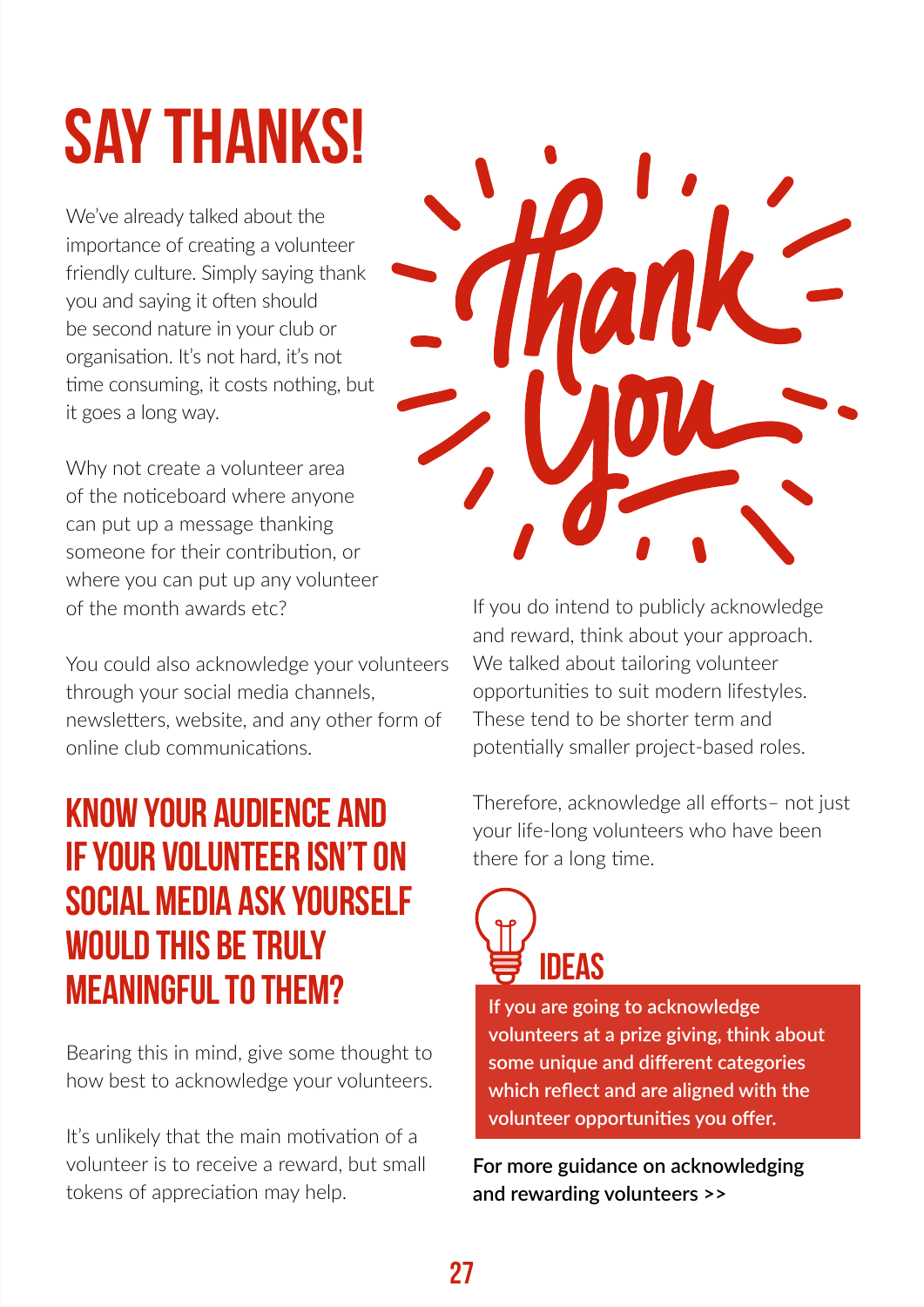IF VOLUNTEERS FEEL LIKE THEIR **EFFORTS ARE WORTHWH** AT THEY ARE APPRECIATED AND **EIR EXPERIENCE FULFILS** WHICHEVER MOTIVATOR THEY HAVE FOR OFFERING THEIR TIME, Y ARE MORE LIKELY TO BE **CTED TO YOUR ORGANISA PERHAPS REMAIN COM LUNTEERING FOR A LONGER** PERIOD OF TIME.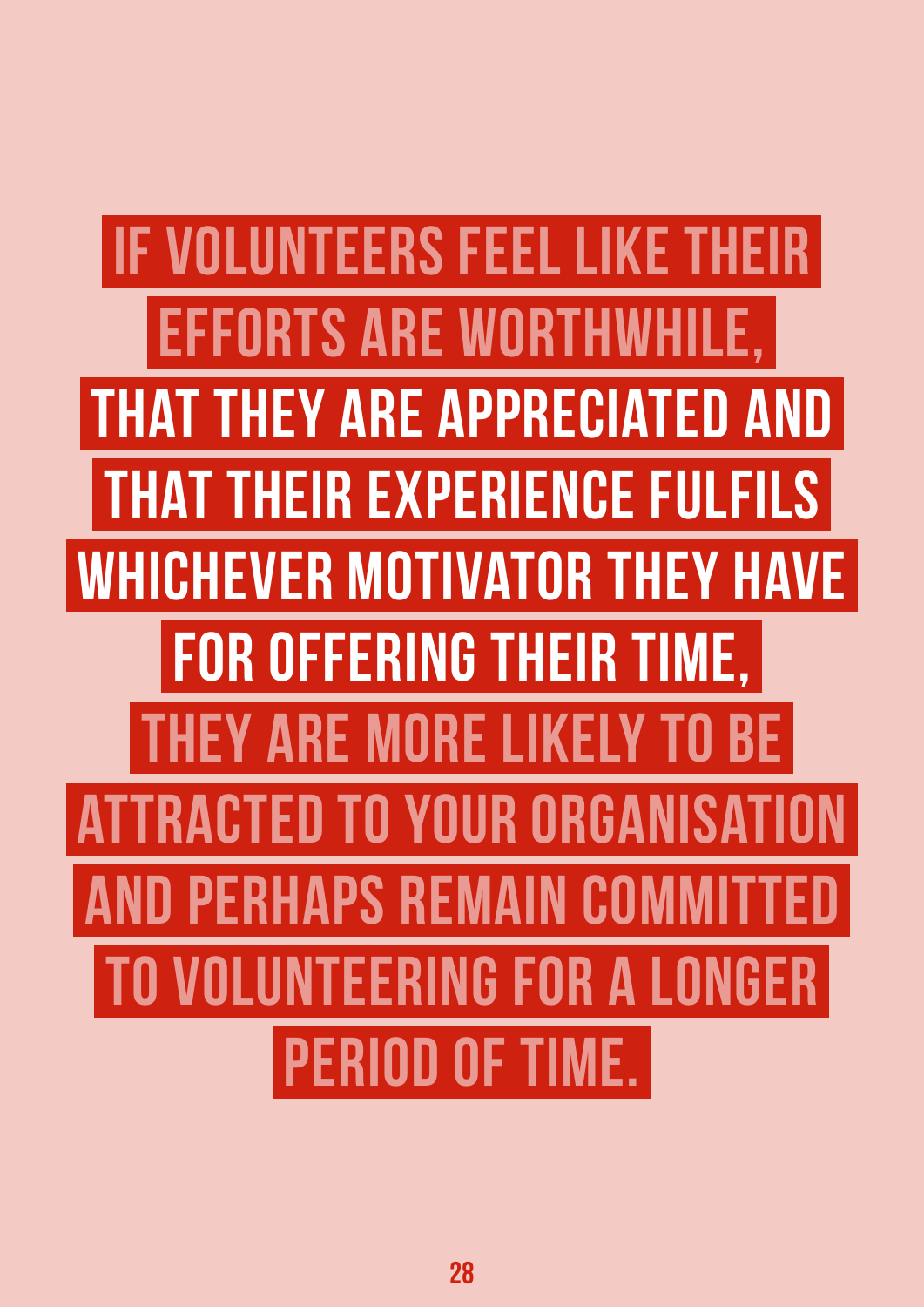